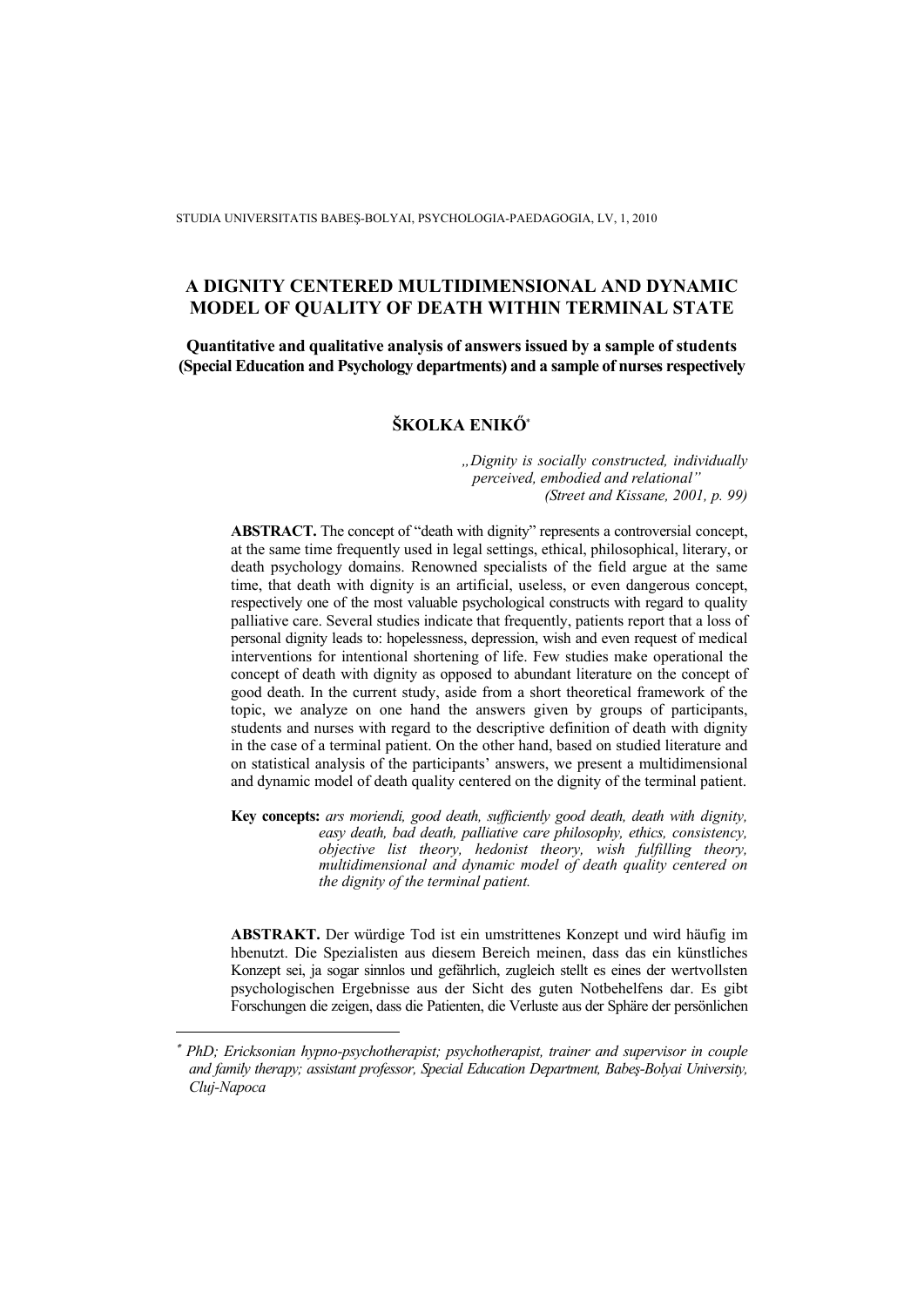Würde haben, als Grund, die zu folgende Aspekte führen: Mangel an Hoffnung, Depression, der Wunsch und die Bitte nach ärztlichem Eingreifen für die Abkürzung des Lebens. Es sind wenige Erforschungen betreffend der Systematisierung des Todes mit Würde, aber es gibt sehr viele Erforschungen über die Systematisierung des schönen Todes. In diesem Artikel werden neben einer sehr kurzen theoretischen Präsentation des Themas zwei Gruppen von Personen analysiert: Studenten der Fakultät für Psychologie und Spezielle Psychopädagogik, beziehungsweise Krankenschwestern. Es wird einerseits die beschreibende Definition des Todes mit Würde bei einem Patient in letzter Fase der Krankheit präsentiert und andererseits wird es anhand der Fachliteratur und der statistischen Bearbeitung der Antworten der Teilnehmer an der Erforschung ein multidimensionales und dynamisches Model der Todesqualität präsentiert. Dabei wird auf die Würde der Person konzentriert, die in der letzten Fase der Krankheit lebt.

**Stichworte:** *ein schöner Tod, ein genug schöner Tod, ein würdevoller Tod, ein leichter Tod, ein schlechter Tod, die Philosophie des Notbehelfens, Ethik, die Folgerichtigkeit, die Theorie der sachlichen Liste, die hedonistische Theorie, die Theorie einer Wunscherfüllung, das multidimensionale und dynamische Modell der Todesqualität zentriert auf die Würde der Person in der letzten Phase der Krankheit*.

### **I. Introduction**

From a qualitative point of view, several differences between the processes of death exist, thus allowing us to address the concepts of: good death, bad death, easy death, death with dignity.

Due to space constraints, the presentation and comparison of the abovementioned models are not the purposes of the present article. Additional information can be found in the materials of the authors listed in the bibliography section, as well as in the paper entitled *"Quality of death in terminal state. Dying with dignity*" *(Školka, 2010).* 

**Good death** may sound as an oxymoron, especially for the modern Western society person, although humans have long been concerned with differentiating between good death and bad death (McNamara, 2001).

Currently there is an extensive literature on what is called good death. Authors like: Weisman (Chochinov, 2000); Weismen and Hackett (1961, Lester, 1996, Sandman, 2005), Kübler-Ross (1969); Ramsay (1975, McNamara, 2001); Nimocks et al. (1987, McNamara, 2001), Field (1989, McNamara, 2001); Kellehear (1990, McNamara, 2001); Kellehear (2007), Lester (1996), Kearl (1996, McNamara, 2001); Soifer (1996); Sankar (1999), Taylor (2000), McNamara (2001); Street and Kissane (2001), Pool (2003); Chochinov (2004); Goldsteean et al. (2006), McNamara and Rosenwax (2007), Wein (2007), etc. are among many other researchers who have been concerned with defining the concept.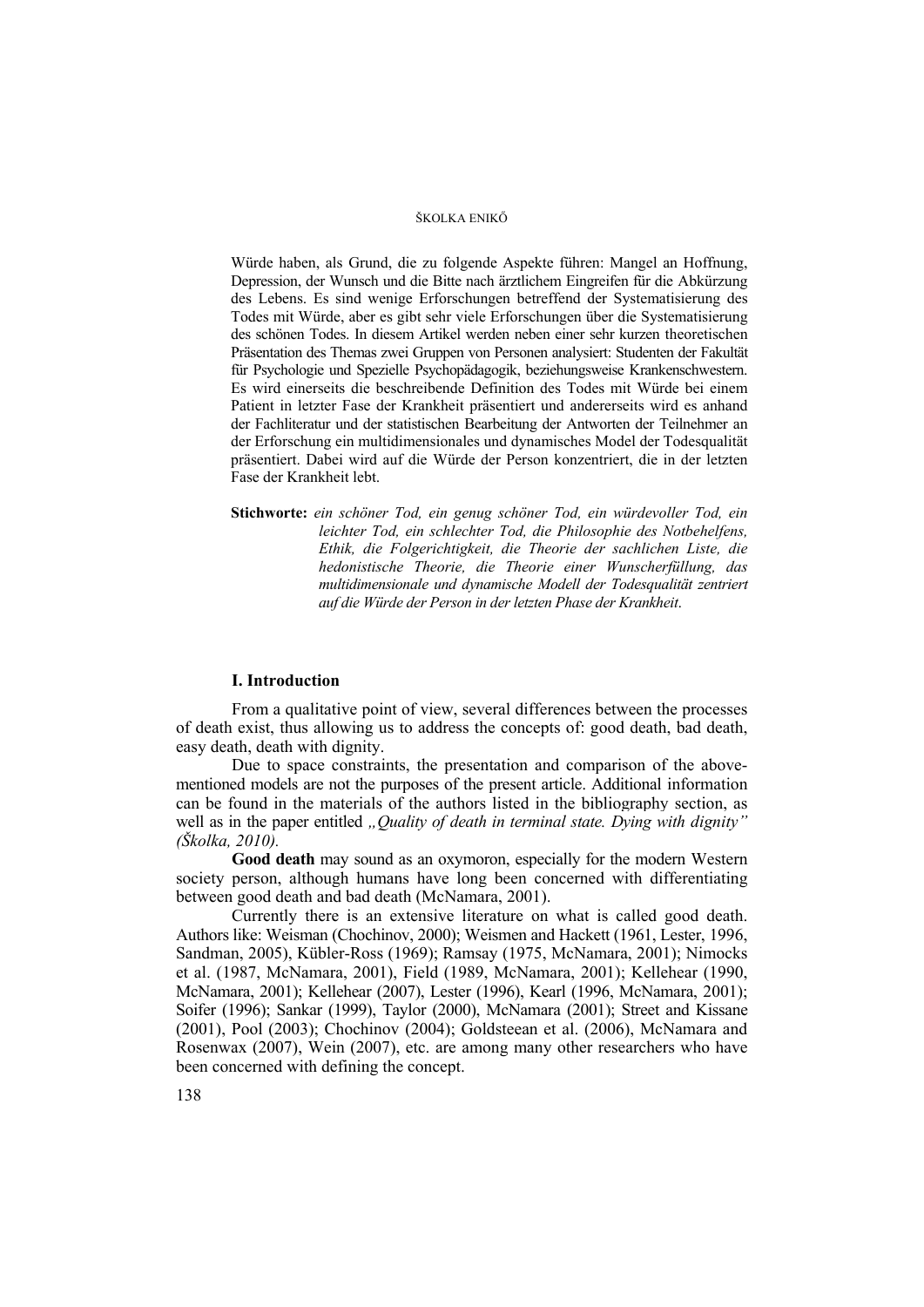The content of these models varies depending on the nature of the research participant samples (patients, health professionals, etc.), as well as on the greater or lesser extent to which other persons besides the patient, impacted by the quality of death (family members and friends, professionals, other patients who need medical resources, etc.) are also taken under consideration.

The model published in January 2000 by the British Medical Journal (Pool, 2003) is presented as illustration. It describes the following criteria for the good death: 1. nearing death awareness and understanding of what might happen, 2. possibility of maintaining control over unfolding events; 3. preservation of dignity and respect for privacy, 4. pain and symptoms control; 5. possibility to choose the place of death occurrence 6. access to information and professional assistance of any kind, 7. access to needed spiritual or emotional support 8. access to hospice care anywhere, not only in the hospital, 9. control on who can be present at the time of death, 10. the patient's ability to feature advanced directives in order to enforce his wishes (regarding the circumstances in which the life sustaining treatments will stop) 11. having time to say goodbye to loved ones 12. control regarding the time of these meetings, 13. occurrence of death when time comes, lack of prolongation of meaningless life.

Blasszauer (1984) showed that good death and euthanasia are often used as interchangeable concepts, although there is not a full overlap between them. Good death can occur without euthanasia, while euthanasia, in the strict, modern sense of the word, can not be imagined in the absence of adequate, good death. At the same time, empirical research shows that death by either euthanasia or assisted suicide is not always free from suffering (Groennewoud et al., 2000).

According to hospice philosophy, a normative, dominant script of the good death involves: 1. nearing death awareness, 2. open communication about death, 3. acceptance of death (McNamara, 2001), respectively: 1. nearing death awareness, 2. autonomy, independently chosen coping style; 3. open, honest communication about one's own death (Goldsteen et al. 2006). However, studies by Chochinov et al. (2000) show that patients differ in their ability to accept their adverse prognostic.

Sandman (2005) identifies the following global features of a good death: 1. the consistency between the way the person lived and the way the person dies (the congruence between way of dying and the person's actual or ideal self - values, norms in which the person believes -. The problem with this criterion only consists in the fact that the set of values and goals people follow need not have an internal consistency, the same author shows), 2. the meaningful death [Sandman emphasizes that not all the patients share the idea that their deaths would make sense - a good purpose - some will not find any meaning for their death and therefore should not be forced to find one. If one believes in such a sense, this should be respected even though experts disagree. In line with many other authors, Sandman believes that the facilitation of investing life with meaning until the last moment is a process that contributes to the good death. Studies of Nakashima's and Candle (2005), Neimeyer, R.A. (2002) confirm this idea] 3. dying with dignity (discussed below).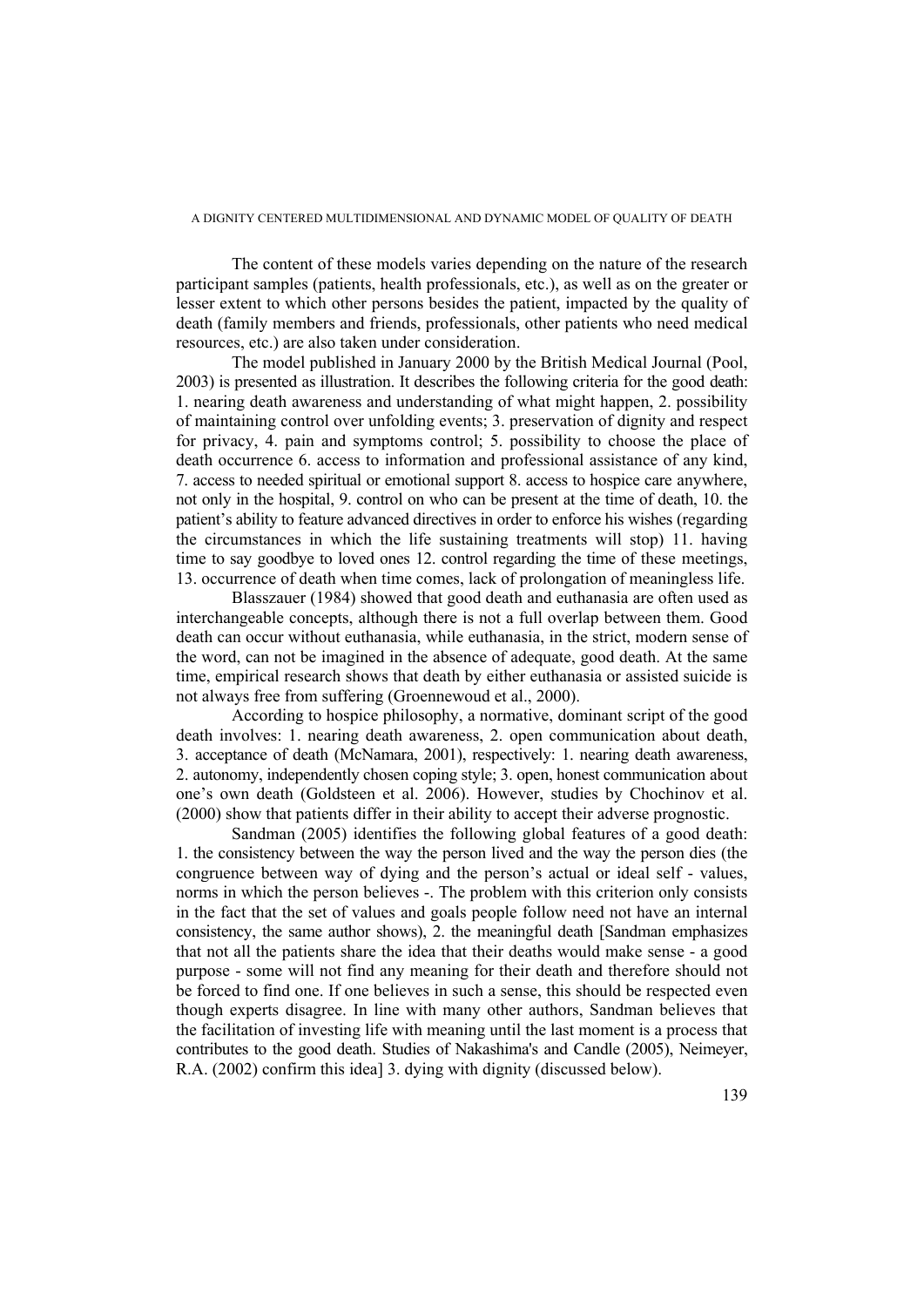A good enough death was described by two prominent practitioners of palliative care. Campbell (McNamara, 2001) in 1990, defined it as the death that occurs in those circumstances that are as close to what the patient would have chosen if he/ she could as possible, while Ashby and Komesaroff (McNamara, 2001) in 1995 emphasized as characteristics of the good enough death the importance in maintaining the integrity and congruence between the death and life the person lived.

McNamara (2001) shows that these models have the advantage of being closer to the patients' reality because several individuals do not use the time that remains available to talk openly about death, to prepare and accept it. However, both good and good enough death can be criticized from ethical and philosophical points of view: while good death  $-$  , may be prescriptive" (death awareness, patients' open communication about as well as acceptance of own death can be expectations that pressure the patient assisted in the hospice system), the good enough death ", may be so loosely constructed that it eventually lacks shared meaning  $\eta$  (p. 52) and can imply very personal - individualistic – ways of dying.

Several studies have examined what is termed good death; however a small number of studies have explored **dignity in terminal state**, as Chochinov et al. (2004) show.

Canadian philosopher Simpson (2004) notes that dignity is an expansive concept which is present in: treaties, codes of ethics, the debates on: the right to live, the right to die, the quality of life, but at the same time can be considered an empty, dangerous, unstable, self-saboteur concept. Street and Kissane (2001) argue that dignity is a central concept in palliative care lectures, the authors often relying on the tacit assumption that its content is unproblematic, its meaning is clear to everyone, although this is obviously not the case.

Saunders and Bain (1983, Sandman, 2005) have argued that this concept can create so much confusion that it would be worthwhile to avoid its use in the context of palliative care. Macklin (2003, Chochinov, 2003) also considered it useless, worthy of being removed from the scientific literature since by all means that would not cause any loss.

Even since 2001, Chochinov, et al. found that the term of dignity, used both in clinical and philosophical fields, has an ambiguous connotation. The loss of dignity may be one of the common means which lead some patients to the loss of desire to live and to the request of euthanasia and assisted suicide (1996, Back et al, 1996, Emanuel et al, 1998, Meier et al, 1991, Van der Maas et al. etc. by Chochinov et al. 2001). Chochinov et al. (1995, 1998, 2000), Chochinov (1998, 1999, 2000, 2001), Ganzini et al. in 1999 and 2000 (by Chochinov et al., 1998, Chochinov, 2001, Chochinov et al., 2001), Tataryn and Chochinov (2002) and many other authors have shown that (major) depression and especially hopelessness increase the wish for the occurrence of death. Studies by Chochinov (2002) and Chochinov et al. (2002c) show that the loss of dignity can intensify negative feelings and thus may increase the wish to die.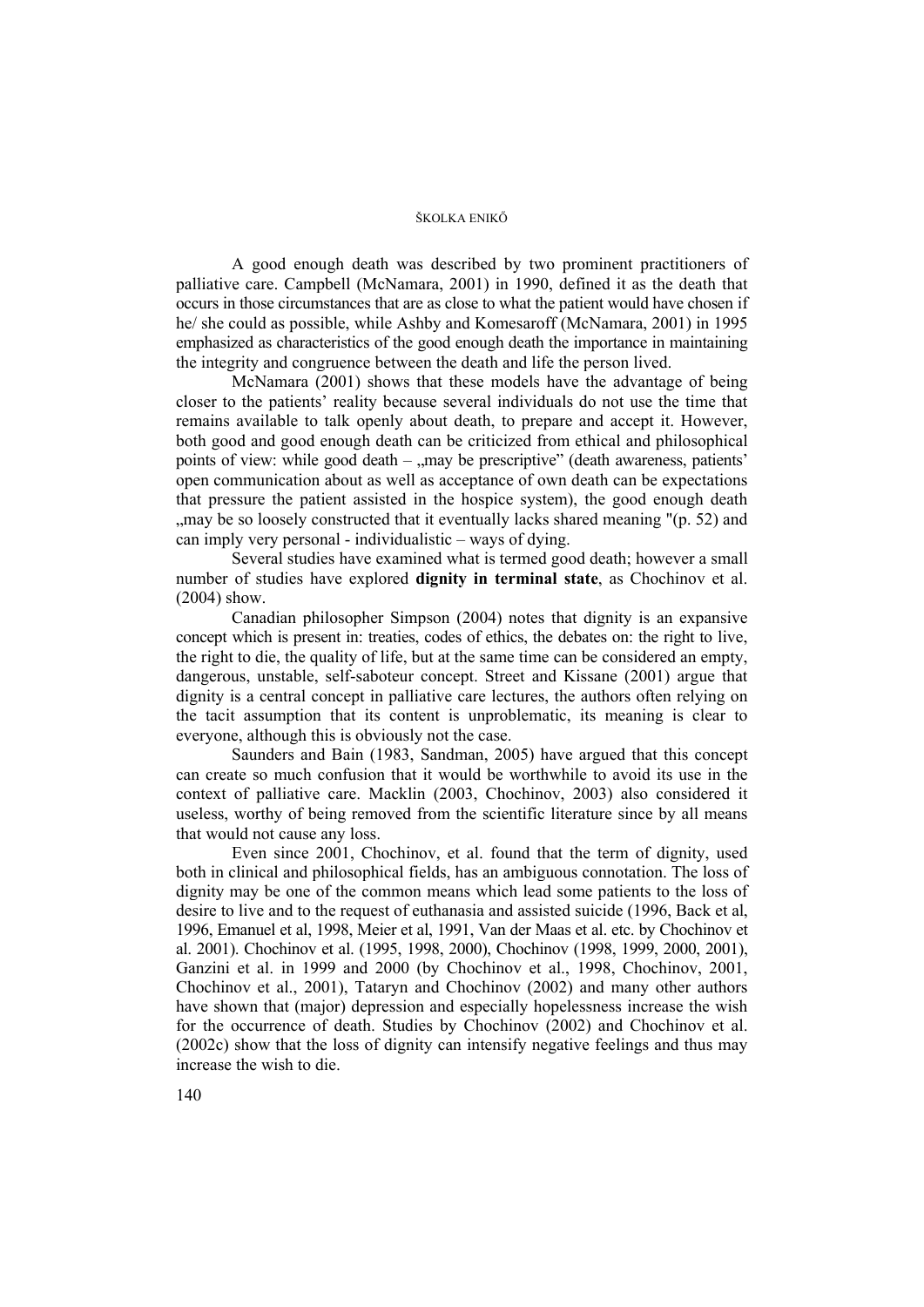Toombs (2004) shows that in everyday life dignity equals personal worth. Being treated with dignity means being considered valuable, being treated with respect. Losses within dignity imply the reduction of that person's value. Chochinov et al. (2004) define dignity as the quality or state "of being valued, honored and respected" (p. 134).

Chochinov (2002a) shows that the scientific literature refers to a *basic dignity* - specific to any human being, on one hand and to a *personal dignity* - "a more individualistic, transient and tied to personal goals and social circumstances" construct, on the other hand (p. 2256).

Bandura (2001), Barrett and Behne (2005) describe agency as the characteristic specific to an entity capable of goal directed actions.

This position is problematic in that it leaves out the human beings that no longer are persons respectively overlooks the dignified treatment of the human body after death.

As philosopher Soifer (1996), citing Cranford, infers, even if certain human beings lost their ability to be persons, namely those who no longer are moral agents – are biologically alive, without being conscious, without ever again having the ability to feel pain or pleasure, this does not warrant others to behave in a disrespectful manner with them.

For example, the manner in which the patients confronting with persistent vegetative state (PVS)/ post-coma unresponsiveness (PCU) are treated rather influences others than the patients as individuals. Soifer also argues that if the path towards abuses is taken, the risk of the acquisition of a disrespectful attitude towards human life in circumstances when this respect is necessary would be present; this in turn could have an indirect negative effect on the obligations towards the individuals who are not in a PVS, but could fall in such a state. For this reason, those persons that do not want their bodies to be treated in certain ways (medical experiments, organ prelevation etc.) need to be assured that this type of unwanted treatment would not happen in their case; the family members, the friends of patients in a PVS may wish that their dear one is not kept alive by any possible means, may desire to deny the organ prelevation or the research etc.

The fact that a deceased person's previous wish is respected or not impacts the well being of the living ones. The respect for the deceased person's wish is a way to respect his autonomy. It seems that certain commitments/ duties towards individuals in a PVS truly exist, not because they are persons, but because they once were. Thus, they exert an influence on other humans, even after they ceased to exist as persons (Soifer, 1996).

Therefore, the capacity for autonomy is the only criterion that can explain the reason why several commitments/ duties towards individuals in a pervasive vegetative state exist "(…) the source of these commitments is the obligation to respect the autonomy of others" (Soifer, 1996, p. 47).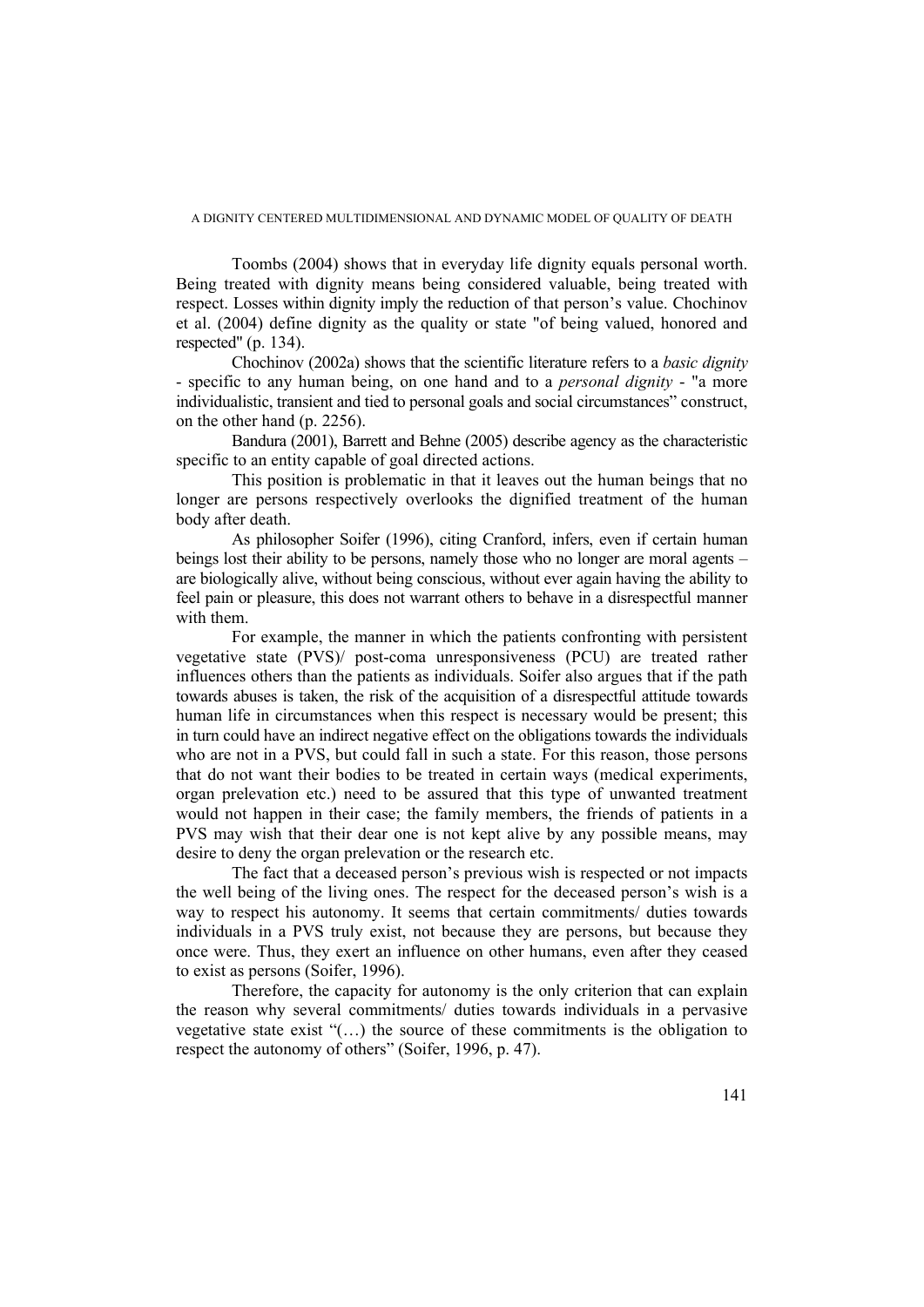Based on a study representative for the elderly population suffering from cancer, Chochinov et al. (2001a, p.4; 2004, p. 138) framed the so-called *personal dignity model*, within which they identified three major dignity categories, each of them having, in the authors' perspective, a number of themes and subthemes. These are: **1. illness related concerns** (*1.1. level of independence:* cognitive acuity and functional capacity in carrying out daily activities; *1.2. symptom distress*: physical distress; psychological distress (medical uncertainty, death anxiety). **2. dignity conserving repertoire** *(2.1. dignity conserving perspectives:* continuity of self, roles preservation, generativity/legacy, maintenance of pride, hopefulness, autonomy/ control, self acceptance, resilience/fighting spirit *2.2. dignity conserving practices*: living in the moment, maintaining normalcy, seeking spiritual comfort **3. social dignity inventory**: privacy boundaries, social support, care tenor, perceived burden to others, the concerns about the impact of own death on others/aftermath concerns. The *personal dignity preservation model* provides information regarding the interventions which can help to maintain a sense of personal dignity.

Chochinov (2002a) argues that each person would attach various degrees of emphasis on these categories of the dignity model. As a result, the concept of dignity will differ from one person to another, from one circumstance to another. At the same time, the feeling of personal dignity may fluctuate, depending on a series of factors (Chochinov, 2002a).

Street and Kissane (2001) highlight some important aspects of dignity, namely: 1. its socially constructed nature (several different culturally saturated scripts of dying with dignity exist, depending on the interests of the particular groups) 2. its relational build nature (mutual, build on and maintained by feed-back, lived within the intersubjective space) 3. its embodied nature (the manner in which those concerned – both patients and caregivers – experience the patient's body degradation, 4. its deeply subjective (personally perceived and lived) nature.

According to Sandman (2005), as dignity is a notoriously unclear concept, the establishment of its subcomponents within the daily work of palliative care would be appropriate. The author also reflects on the possible relevance of these subcomponents for the issue of good death.

In Sandman's view (2005) *a certain way of the dying person to relate to himself (self-esteem)* has the greatest potential to ensure a good death. In the same train of thought, Frank (1995; Radley, 2004) discusses the importance of the fact that the patient stays in love with himself. A much lower potential to produce a good death relies in the *person's status*; a far more rare component of patient's dignity is the ability to inspire and arouse awe in others. This type of dignity can be effective in terms of good death mainly through the gratification and care that the patient can receive from people who admire him. A *certain personality or character trait, that defines an aristocratic type of dignity* - incorporating excellence, distinction, distance, self-control - may more frequently contribute to a less good death because of the self-control effort and the loneliness it implies, except for those individuals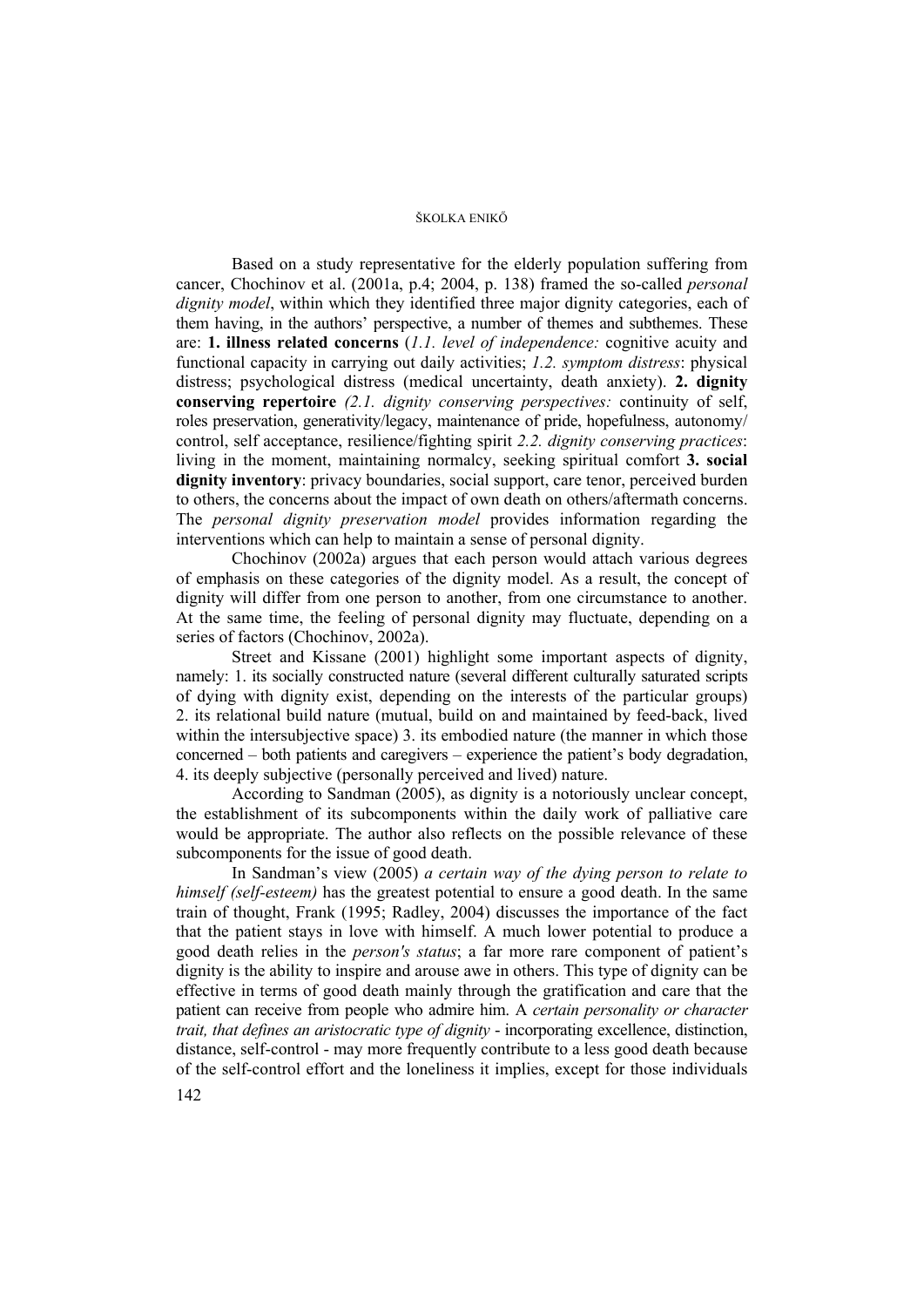for whom dying with such dignity represented a life value and therefore it also constitutes an important value during the dying process. The main reasons for which this type of dignity could contribute to a better death lie in the fact that it can be instrumental for the obtaining what the person wants or likes or the fact that it contributes to a decreased tension within relationships. Wein (2007) identifies the courage – which is, as Aristotle shows, under voluntary control – as  $a$  critical ingredient in coping with the terror of dying" (p. 42).

From an anthropological perspective, Bloch and Parry (Poole, 2003) consider that the **bad, inadequate death**, is characterized by the absence of control. The bad death is generally a death full of pain, trauma, prolongated suffering, loneliness, lack of meaning (Taylor, 2000).

Kellehear (2007) perceives shameful dying as dying without dignity, associated with: "material hardship but also the dependency wrought by frailty, contagion and the prospect of a disappearing identity" (p. 215). In McNamara's (2001) view, bad death traumatizes the patient, the family members and friends, challenges the palliative care purpose, complicates the organizational maintenance, drains the care giving professionals resources (p. 47).

Several authors argue that ultimately the individual in question is the only one that can determine the extent to which his death is or is not good. As Weismann (Poole, 2003) shows, "the good death is the death that someone would choose if they had a choice" (p. 8).

According to Sandman's (2005) opinion – the only "truly acceptable" guideline based on which one can ethically answer the question about what needs to be done within palliative care in order to add value to the dying persons' life - is the analysis of the consequences of acts and attitudes (consequentialism). The same author states that all the individuals involved must be taken into account - all the patients, all the family members and friends, all the professionals, even those who are outside the healthcare system.

In order to be able to decide which of the acts and attitudes leads to the best results an idea about what is good in life is needed – namely, a theory of value, of what is good in life (Sandman, 2005). Three theories circumscribing what is good for the individual are disseminated within the philosophical literature: hedonistic theory, desires fulfillment theory and object list theory (1984, Parfit; 1996, Griffin, 1998, Brülde cited by Sandman, 2005, p. 7). *Hedonism* – namely the experiential well-being (seeking pleasure and avoiding pain) – constitutes the essence of good life, although reasons that determine the individual to abandon the well-being in order to fulfill certain desires, or appeal to the objective list may arise in life; *desire fulfillment theory*  is based on the idea that if a person really wants something and his/ her wish is fulfilled, this will make the individual feel better, irrespective of the positive or negative effect of this achievement on his/her well-being (Sandman, 2005); *object list theory* - includes matters that are good for the person, regardless of the fact that the person wants them or not, or that they have a positive or negative effect on his/her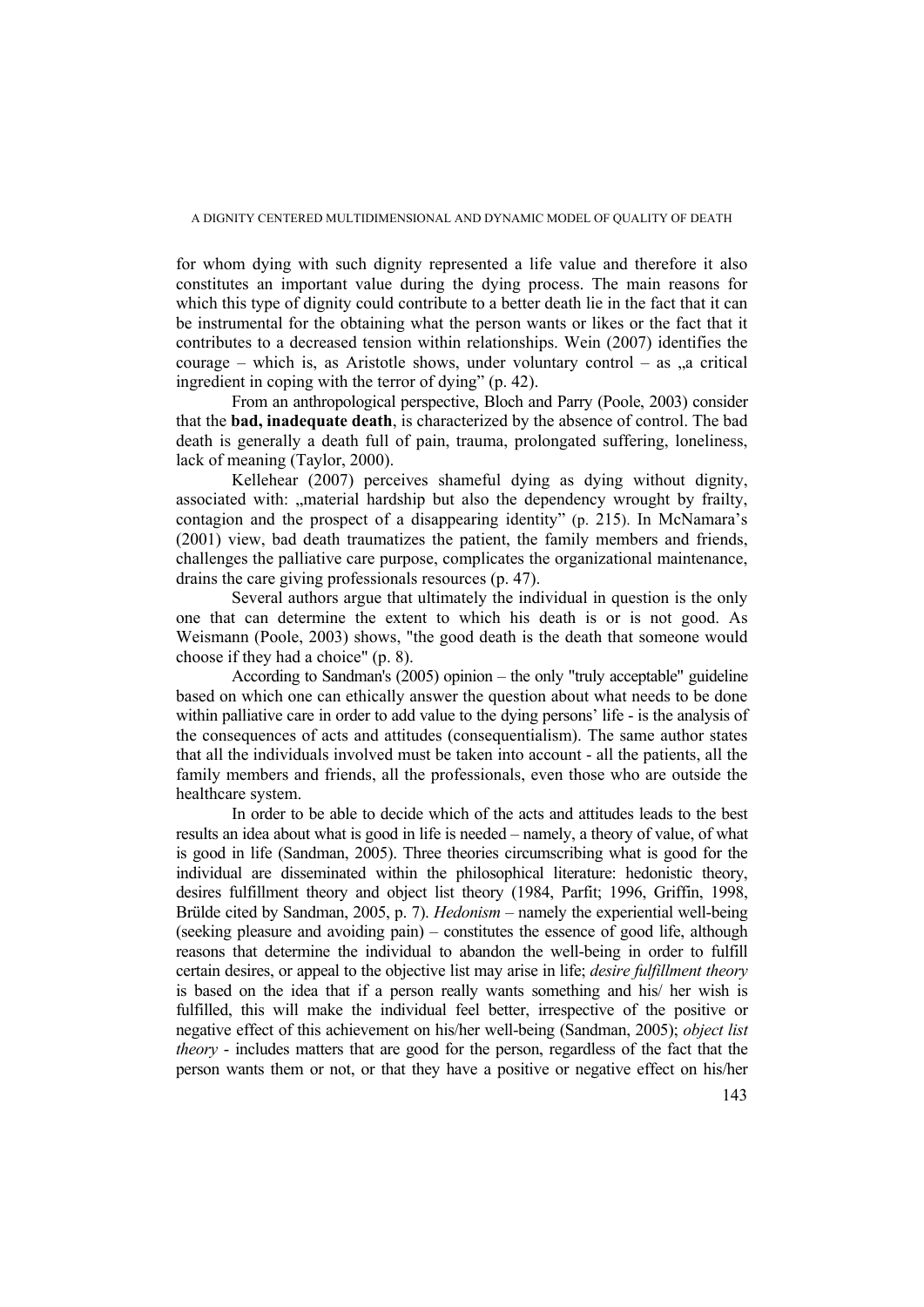well-being. Brülde (Sandman, 2005) showed that these factors contradict (they cannot be simultaneously and completely satisfied, they can be in competition or conflict). According to Sandman (2005), this list includes those phenomena that may be related to good death: *1. achievements, 2. intimate personal relationships, 3. contact with reality; 4. to be a certain kind of person; 5. self-determination 6. freedom.*

McNamara (2001) argues that there are many ways of dying, each associated with a multitude of personally and culturally shaped meanings and all represent certain social constructions. The construction of the idea of good death - is a theory, a model which should always be contextualized in order to be <"more inclusive, integrated and useful"> (McNamara, quoting the words of Kastenbaum and Thuell, 1995, p. 42).

Goldsteen et al. (2006) warns against the danger that the actual normative script of good death from palliative care field "might function as a reductionist and restrictive force in actual care for the dying patients") so that they ultimately feel compelled to live up to expectations created by these standards (p. 384). In fact, people have their own standards and values and" each die their own unique death" (idem).

## **II. Methods, samples and results**

### **Methods**

The present paper concerns the results obtained from the processing of answers given to the question *..In your opinion, what is the meaning of dying with dignity in the case of a terminally ill person?"*, by two participant samples, results derived from an ample research, that targeted: (1) the examination of the psychometric properties of the assessment scales used, 2) the analysis of the frequency distribution and the significance of differences among answers given to a questionnaire containing 37 questions that focused on representations, beliefs, knowledge about and attitudes towards the terminally ill patient and death, medical intervention nonintervention concerning end of life in terminal state (MINELT), (3) the analysis of mean difference significance for several variables, (4) the analysis of Pearson correlations between the selected constructs, (5) simple regression analysis, and (6) path analysis, respectively.

Both quantitative and qualitative methods were use for data processing. Given the open-ended type of questions, the rough responses were gradually grouped by means of the qualitative analysis (Gay, Mills and Airasian, 2006) into simple analytical categories and afterwards quantitatively analyzed. Subsequently, they were regrouped into superordinated categories, based on other criteria for classification. The data processing was performed using SPPS application for Windows, version 15.0, aiming the distribution of answer frequencies, both within and between groups as well as the statistical significance of differences using the Chi-square test. By the end, following a qualitative analysis, the analytical categories were subsumed to the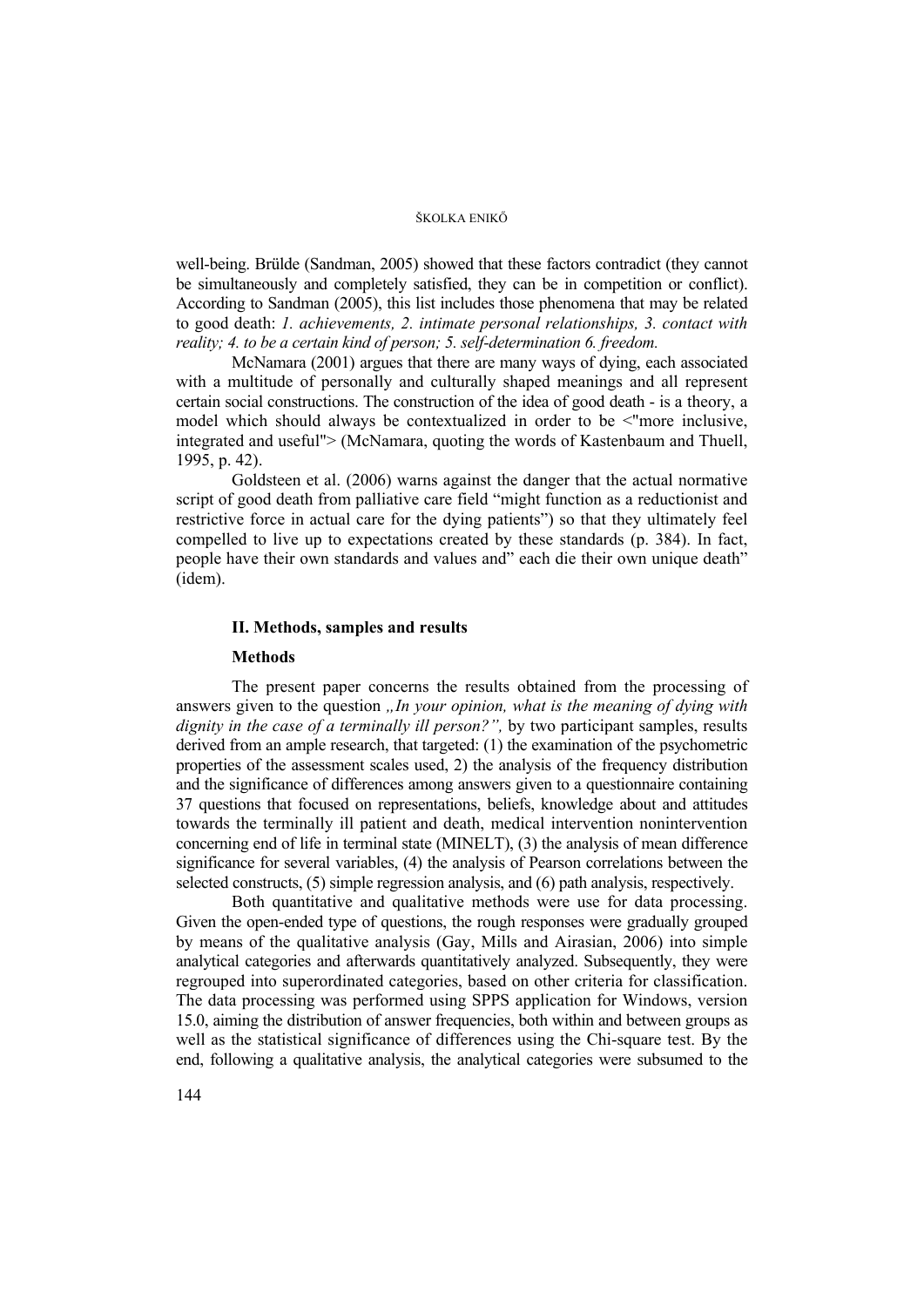multidimensional and dynamic model of quality of death, centered on dying with dignity, proposed by the author, based on information from scientific literature and the present statistical processing.

### **Samples of subjects**

Individuals clustered in five groups participated in the ample research. Their selection was based on simple randomization. The current article presents the analysis of the responses originated from two groups: nurses (N) and students from Special Education and Psychology departments (SSE-P). The collection of data from these two groups was accomplished in 2007.

*Nurses from medium sized urban hospitals*  $[N = 43,$  gender:  $F = 32 (74.4\%)$ .  $B = 11$  (25.6%), nationality: Romanian - 41 (95.3%); Hungarian - 2 (4.7%), minimum age - 22 years, maximum age - 54, average age - 33.76. Self-reported intensity of religious belief:  $N = 11$  (26.8%) high,  $N = 28$  (65.1%) moderate,  $N = 2$  (4.9%) poor,  $N = 2$  no answer].

*Students from three university centers*  $[N = 185,$  gender:  $F = 161 (87.5\%)$ ,  $B =$ 23 (12.5%),  $N = 1$  no answer. Minimum age - 19 years, maximum age - 53, average age - 23.07; Special Education department: 99 (53.5%) students; Psychology department: 86 (46.5%) students; Years of study: II = 30 (16.2%) students; III = 105 (56.8%), IV = 50 (27%) self-reported intensity of religious belief,  $N = 55$  (29.9%) high,  $N = 119$  $(64.7\%)$  moderate,  $N = 10 (5.4\%)$  poor,  $N = 1$  no answer].

### **Results and conclusions**

# *1. The frequency of number of elements regarding dying with dignity, generated by the two samples*

The number of answers (semantic units) generated by the members of the samples ranged between one and five*.* 

### **Within group analysis**

A number of  $N = 179$  students (96.8%) of a total of  $N = 185$  provided semantically valid answers.  $N = 2$  persons provided semantically incorrect answers.  $N = 4$  individuals did not answer this question.

A number of  $N = 37$  nurses (86%) of a total  $N = 43$  provided semantically valid answers. One person answered "I do not know."  $N = 5$  people did not answer this question.

## **Between groups analysis**

The following numbers of descriptive definitions of dying with dignity were generated: *one element* (by**:** 50.8% of SSE-P and 45.9% of N); *two elements* (by**:** 37.8% of N and 31.8% of SSE-P); *three elements* (by**:** 14.5% of SSE-P and 8.1% of N); *four elements* (by: 2.7% of N and 2.2% of SSE-P); *five elements* (by: 5.4% of N and 0.6% of SSE-P).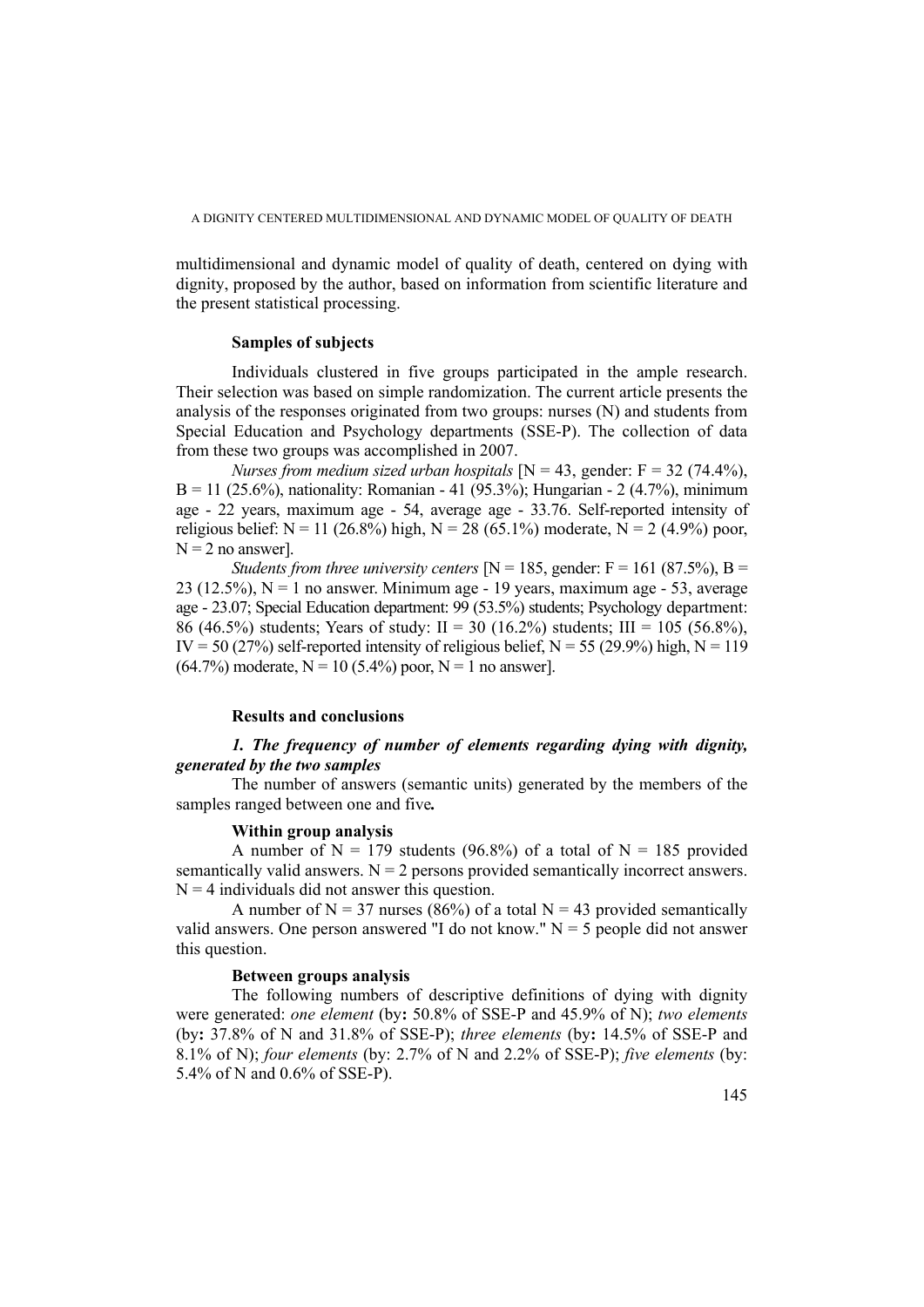Chi square test table (Školka, 2009) indicates that in the case of the variable concerning the number of items that describe the dying with dignity, there are **no significant differences** between the two samples ( $\chi$ 2 = 6.63, p> .05). The observed differences are due to chance.

*Conclusion: Most of the nurses and almost half of the SE-P students provided a descriptive definition of the dying with dignity concept using one element, followed by those that used then two elements. The differences are not statistically significant, the null hypothesis cannot be rejected.* 

# **2. The frequency distribution of the answers regarding the descriptive definition of dying with dignity of the terminally ill persons, obtained after analytical coding of the answers**

# *2.1. Within group answers analysis for SSE-P*

A number of 303 valid answers were generated by a number of N=179 students (96.8%).

### *2.1.1. Analysis of answers that occurred with the highest frequencies*

In a decreasing order of frequencies, SSE-P enumerated the following elements of what dying with dignity means:

 $\cdot$  13.5%, corresponding to the highest percentage of the sample answers – the acceptance of death; followed by 8.6% - accepting the situation, respectively a similar category - accepting the naturalness of death (2.6%). In sum, these three categories of answers represent **24.7%** of the total number of answers generated by the students of the two departments. Ordinarily, these categories can be considered as very close from semantic point of view (death acceptance - accepting the naturalness of death, death acceptance - accepting the situation given that the "situation" the patient is facing consists of the terminal condition - explicitly stated in the question content). However - as indicated by students' answers to other questions of the questionnaire, some of them considered that there is hope for healing in the terminal stage, that medical miracles can occur, or that the whole truth about the diagnosis should not be communicated to the patient. Thus, for some of the respondents . acceptance of the situation" meant "acceptance of the disease"- a form of dismissal of the idea of nearing death in favor of approaching the idea of "being just sick".

▪ percentage of **8.3%** of the responses conceptualize dying with dignity as implying (in one way or another) the patient's care towards his family members and friends: not to be a burden for family members and friends (3.3%), absence of blame towards professionals and/or family members (1.7%); protection of family members and friends (1.7%), avoidance to inflict suffering on family members and friends (0.7%), encouraging the survivor family members and friends (0.3%); creation of happy moments for family members and friends (0.3 %); preparing the family members and friends for the patient's death (0.3%).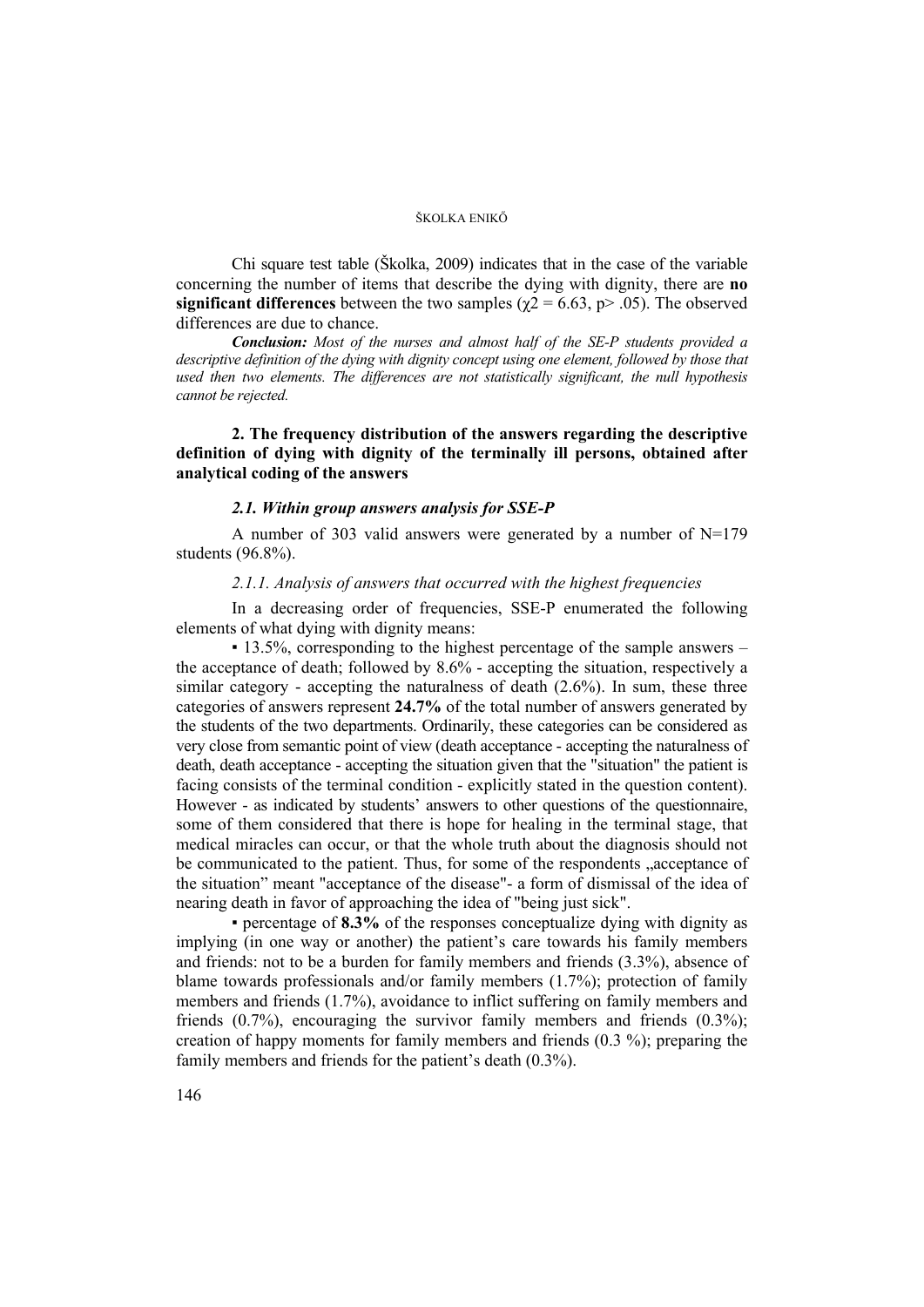▪ the faith in God, in the hereafter has been identified as an element of dying with dignity in **7.3%** of the responses, followed by: • self-reconciliation **(5.9%)**; ▪ repression of patient's negative emotions **(4.6%);** ▪ reconciliation with others **(4%).** All these categories constitute **54.8%** of all the total number of responses.

*Conclusion: The acceptance of death, of the situation, of the naturalness of death constitutes the most frequently attached element to the idea of dying with dignity, being raised in nearly a quarter of the answers generated by SSE-P sample, followed by: patient's care towards family members and friends, faith in God, in the hereafter, self-reconciliation with himself, repression of patient's negative emotions, reconciliation with others. All these represent more than half of the total of responses.* 

# *2.1.2. Analysis of relevant responses that occurred with the lowest frequencies*

Among The elements that were mentioned with a low or very low frequency among all responses generated per sample (one response corresponds to 0.3 of the total of responses), but which, according to the scientific literature, play a significant role in facilitating the patient's dying with dignity, are: • the patient's ability to accept help  $(0.3\%)$ ; • the feeling of personal worth  $(0.3\%)$ ; • the preservation of self-esteem  $(0.3\%)$ : • the respect showed by significant persons  $(0.3\%)$ : • the self-determination  $(0.3\%)$ ; • the expression of wishes  $(0.3\%)$ , • the expression of the patient's death anxiety  $(0.3\%)$ ; • the appropriate medical treatment of the patient  $(0.7\%)$ , respectively symptoms alleviation  $(0.3\%)$  – those factors summing 1%; • having the family members and friends nearby (1.7%).

A percentage of 0.7% of the responses state that there is no dying with dignity, 0.3% of the responses express the doubt that dying with dignity exists, and 0.3% state the idea that a dying person does not need to be dignified.

Following the table constructed on the basis of analytical coding of the responses (Školka, 2009), the contradictory elements that appeared in the descriptive definition of this fully subjective (anchored in the person's cultural value system) concept can be noticed: ignorance of the reality vs. nearing death awareness / death acceptance / acceptance of the situation; the ability to commit suicide vs. absence of suicide; expressing the death anxiety vs. absence of death anxiety/ repression of negative emotions, absence of end of life request vs. choice of the moment of death, death acceptance vs. death defiance.

### *2.2. Within group answers analysis for nurses*

A number of 69 elements that descriptively define dying with dignity were generated by a number of N=37 nurses (86%).

## *2.2.1. Analysis of responses that occurred with the highest frequencies*

In decreasing order of frequency, the nurses listed the following elements of what dying with dignity means:

▪ 10.1% - which corresponds to the relatively highest percentage of answers in the sample - the acceptance of death, followed by the acceptance of the situation (5.8%), or the acceptance of the disease (1.4%), all these categories summing **17.3%**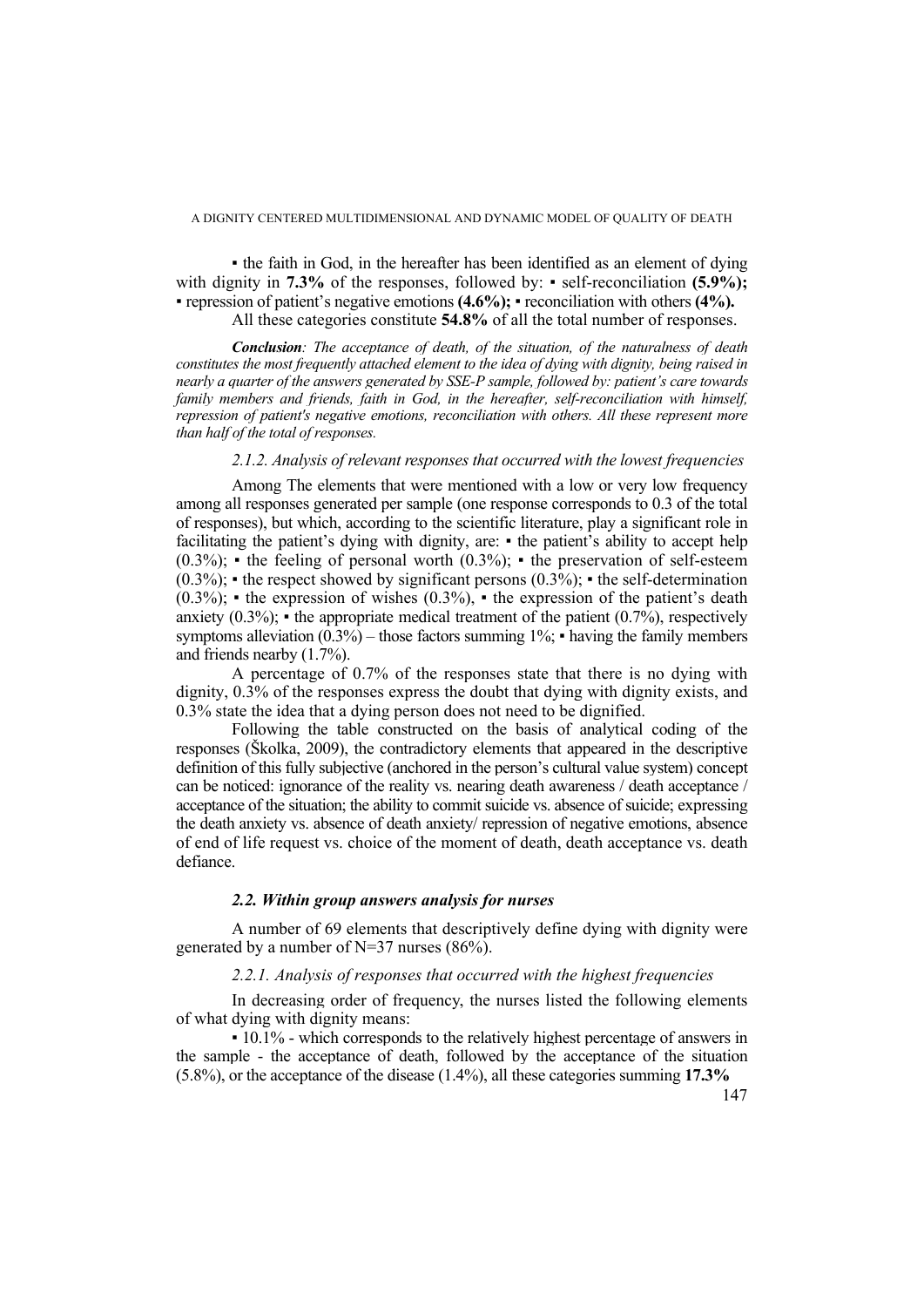▪ 5.8% - having the family members and friends nearby, having the family members and friends, as well as the professionals alongside (1.4%), comfort (1.4%), attention (1.4%), affection family members and friends (2.9 %), having somebody nearby (1.4%), summing **14.3%;** ▪ self-reconciliation **(7.2%);** ▪ care **(5.8%);** ▪ 1.4% pain relief, 2.9% suffering alleviation, 1.4% medical care, totaling **5.7%;** ▪ reconciliation with others  $(4.3\%)$ ;  $\bullet$  stoicism in front of suffering  $(4.3\%)$ ;  $\bullet$  absence of pain  $(4.3\%)$ .

All these answers represent a percentage of 63.2% of the total group answers**.**

*Conclusion: the acceptance of death, of the situation and of the naturalness of death constitutes the element most frequently attached to the idea of dying with dignity invoked in most of the answers mentioned by the nurses group, followed by: having the family members and friends nearby, self reconciliation, care and pain relief.*

## *2.2.2. Analysis of relevant responses that occurred with the lowest frequencies*

Among the elements that were mentioned with a low or very low frequency among all responses generated per sample (one response corresponds to 1.4 of the total of responses), but which, according to the scientific literature, play a significant role in facilitating the patient's dying with dignity, are:  $\bullet$  respect for the patient (1.4%), lack of humiliation  $(1.4\%)$  - representing 2.4%; • patient's self-actualization  $(1.4\%)$ ; • absence of unnecessary prolongation of suffering, against the patient's will (1.4%).

A percentage of 2.9% of total number of responses refer to doubts over the existence of dying with dignity. Several responses showed hat the nurses' evaluation of the patient's dying with dignity was accomplished based on the relationship between health professionals and family members and friends [communication with family members and friends (1.4%); satisfied family members and friends (1.4%)].

The analysis of the analytical categories in case of nurses reveals that the descriptive definition of this concept is fully subjective (anchored in the person's cultural value system). The nurses - very few in number - have used some contradictory (fight till the end vs. the wish for euthanasia) and inadequate elements: the absence of death anxiety, the wish for euthanasia.

## **3. Frequency distribution of the answers regarding the descriptive definition of dying with dignity of terminally ill persons, resulting from the recodification of analytical categories in superordinate categories**

The analytical categories were subjected to a new categorization, based on the criterion of the (implicit) contributor to the occurrence of dying with dignity (namely, the locus of control of this phenomenon).

Thus, the following five superordinate categories of answers were obtained, depending on the factors involved in causing the dying with dignity:

*1 - dying with dignity predominantly involves the patient (internal locus of control)*  This category subsumes answers like: absence of unaccountable demands from the patient, patient's protection of family members and friends, absence of revenge, religious belief, meaningfulness of the patient's life, absence of the patient's envy, nearing death awareness, the patient's repression of emotions; self reconciliation, reconciliation with own life, resistance to pain, lack of remorse, generativity.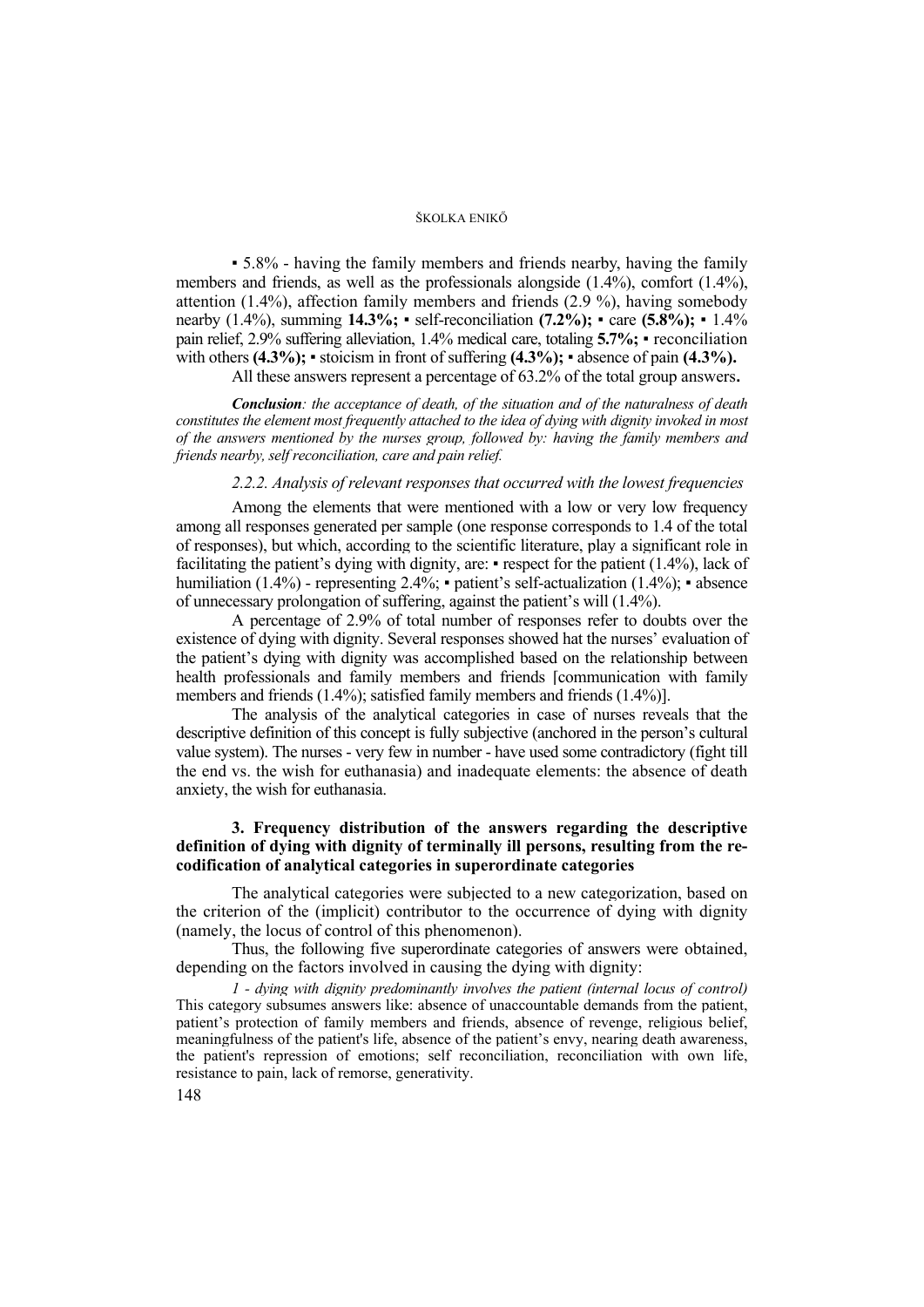*2 - dying with dignity predominantly involves the family members and friends (external locus of control)* 

This category subsumes answers like: not to be mourned during lifetime, not to be a burden; closeness of family members and friends, absence of the significant others' pity for the patient.

*3 - dying with dignity involves the patient and the family members and friends and / or the professionals (interpersonal locus of control/ shared control)* 

This category subsumes answers like: awareness that everything possible was done in order for his/ her healing, avoidance of infliction of any suffering for family members and friends, preparation of family members and friends for the patient's death, absence of blame towards professionals, reconciliation with others, the belief that family members and friends will be well after the patient's death, lack of obligation to bribe, expression of wishes.

*4 - dying with dignity involves the life context, several different factors (external locus of control)*

This category subsumes responses such as: choice of the place of death, easy death, adequate treatment, preservation of self-esteem, sense of personal worth, quick death, functional autonomy, absence of prolonged suffering.

*5 - dying with dignity outside the previously described categories* 

This step implied the computation of the frequency of occurrence of the superordinate categories within each answer given by the sample members, thus obtaining: simple superordinate categories (from answers which include a single semantic unit) and combined categories (from answers which include more semantic units) - in order to determine the frequency with which people in the two samples have produced different answers.

# *3.1. Within group analysis*

## *3.1.1. Students from SE-P departments*

Following quantitative analysis of answers (Školka, 2009), it appears that 60.3% of the students generated responses which implicitly transmitted the idea that the patient's dying with dignity depends on himself. The following were, in decreasing order of percentages: those who answered that the patient's dying with dignity involves the context (14.5%); the patient, the family members and friends and the professionals  $(5.6\%)$  the patient and the context  $(5.6\%)$ ; the family members and friends and the patient (4.5%), the family members and friends only (3.9%). A percentage of 1.7% of the total number of students adopted the view that the dying with dignity involves the patient, family members and friends, professionals, alongside the life context.

## *3.1.2. The nurses*

Following quantitative analysis of answers (Školka, 2009), it appears that 43.2% of the nurses have generated answers which implicitly transmitted the idea that the patient's dying with dignity depends on himself. The following were, in decreasing order of percentages: those who answered that the patient's dying with dignity involves the context (10.8%); the patient, the family members and friends and the professionals (8.1%), the family members and friends and the context (8.1%); family members and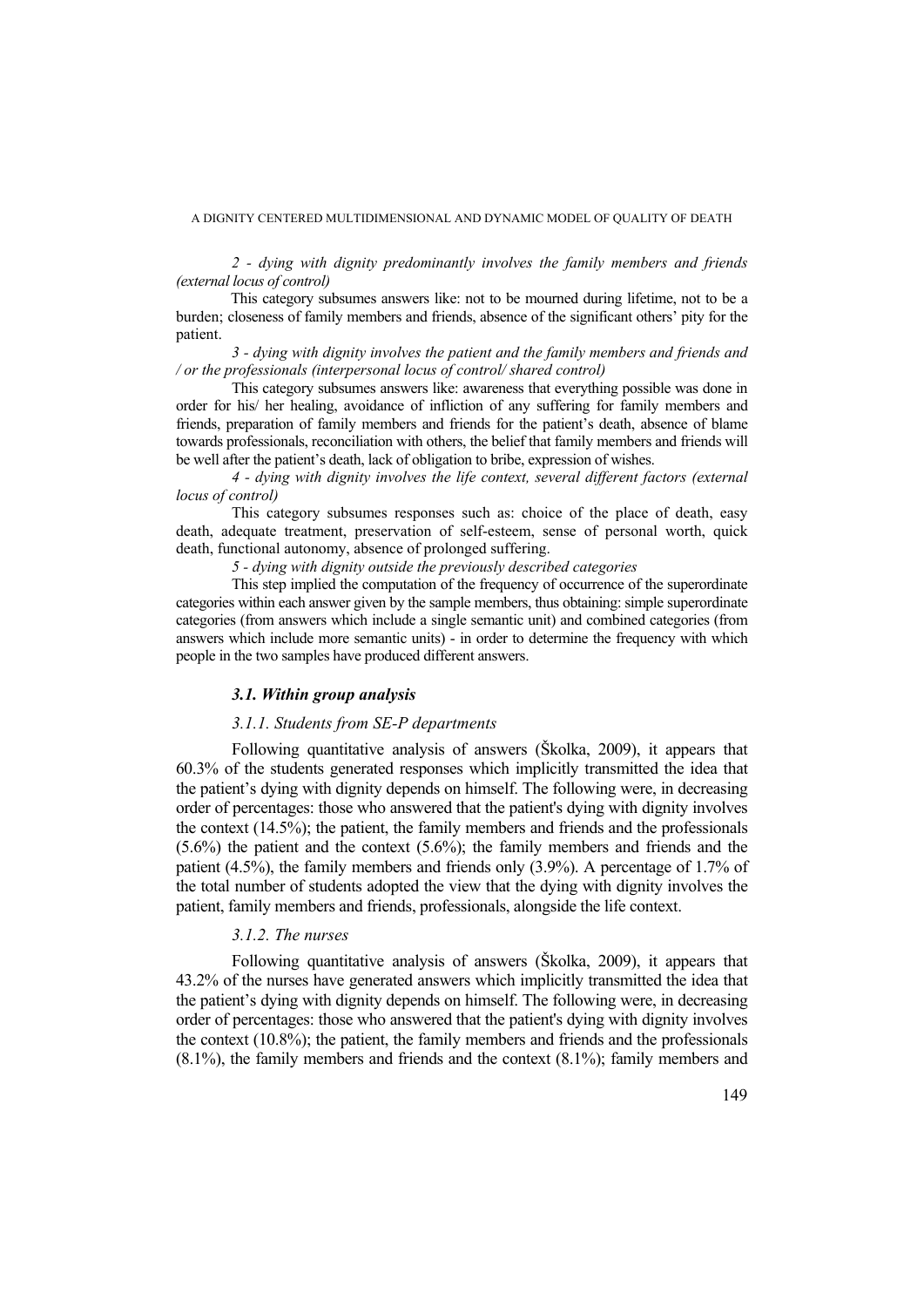friends only (5.4%); the family members and friends and the patient (5.4%). A percentage of 5.4% of the nurses explicitly stated either that dying with dignity does not exist or it should not exist. A percentage of 1.7% of the total number of nurses adopted the view that the dying with dignity involves the patient, the family members and friends, the professionals, alongside the life context.

### *3.2. Between groups analysis*

The answers formulated implicitly transmit the idea that the following are involved by default in dying with dignity: the patient (60.3% of SSE-P, 43.2% of nurses); the context (14.5% of SSE-P, 10.8% of nurses); the patient, the family members and friends and the professionals (8.1% of nurses, 5.6% of the SSE-P); the patient and the context (5.6% of the SSE-P, 2.7% of nurses); the family members and friends and the patients (5.4% of nurses, 4.5% of the SSE-P); the family members and friends (5.4% of nurses, 3.9% of the SSE-P); the patient, the family members and friends, the professionals and the context (nurses 2.7%, 1.7% SSE-P).

Chi square test table indicates that in the case of this variable, regarding the instances implicitly involved in the terminally ill patient's dying with dignity, there are **no significant differences** between the two samples ( $\gamma$ 2 = 18.87, p> .05). The existent differences are due to chance.

*Conclusion: most of the SSE-P and almost half of the nurses identified elements involving the patient's participation to his/ her dying with dignity, followed by those who generated elements implying that the dying with dignity predominantly depends on the context, respectively by those who think that it depends on the patient, the family members and friends and the professionals. Differences are not statistically significant, the null hypothesis could not be rejected.* 

## **III. A dignity centered multidimensional and dynamic model of quality of death in terminal state**

Based on theoretical assumptions from the scientific literature, conveyed by different authors within the field of psycho-social sciences (cited in the first part of the material) and on the analysis of the research participants' responses, a multidimensional and dynamic model of the quality of death, centered on the patient's dignity was conceptualized, in a manner that facilitates the understanding of this phenomenon in the didactic process.

In an atomized form (which obviously does not totally overlap with the complexity of reality), the major dimensions affecting the patient's dying with dignity are:

- 1. the dignity derivable from the general/basic human level
- 2. the dignity derivable from the patient's individual level
- 3. the dignity derivable from the interpersonal level

4. the dignity derivable from the context in which the dying person lives. The result of the interaction between these dimensions constitutes the quality of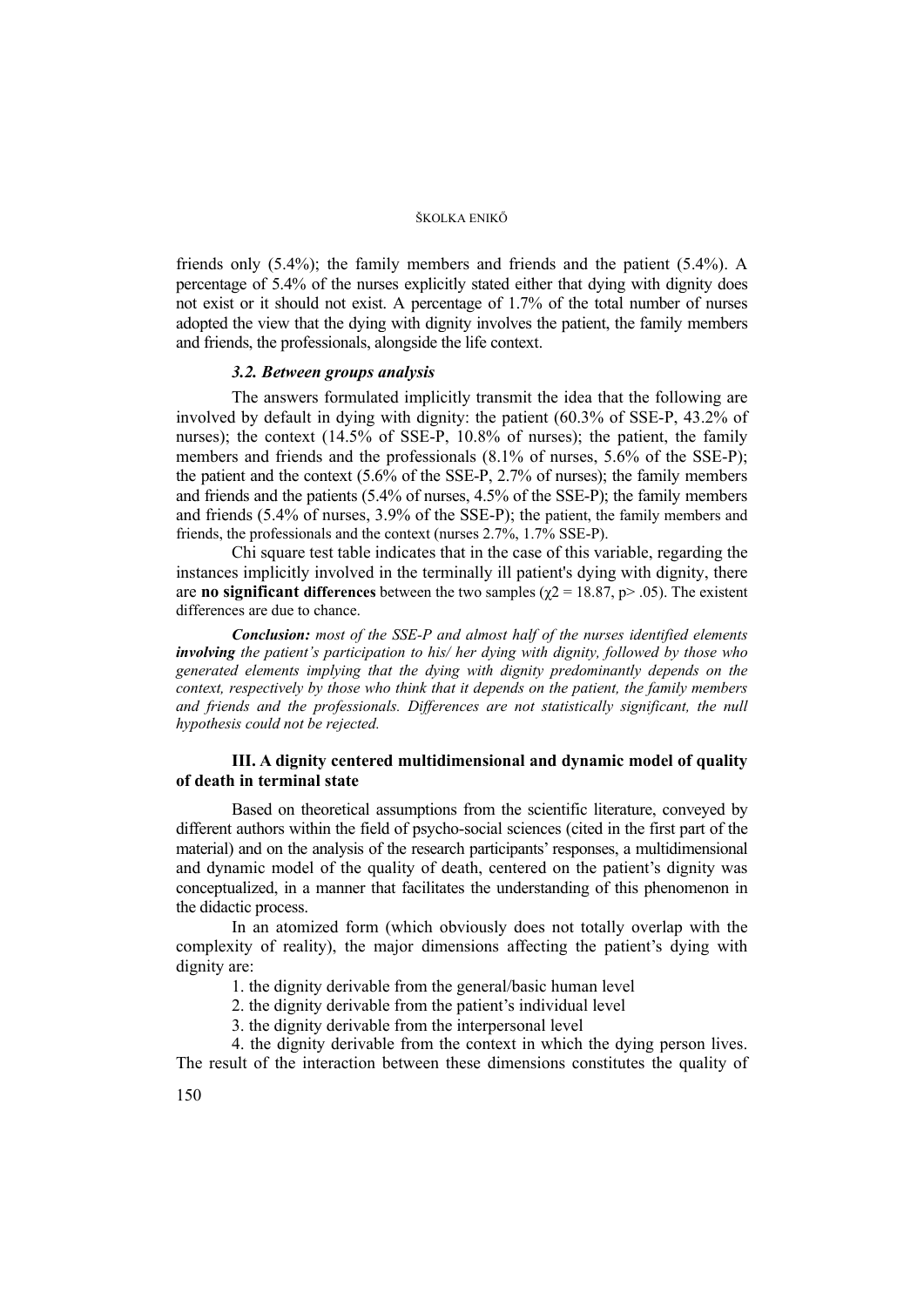dying. The model distinguishes between the good death, the dignified death (as a possible subcomponent of good death), easy death (as a possible subcomponent of the good death, but not also of the dying with dignity) and bad death.

The underlying ideas of this model are:

1. *There are qualitative differences between different death processes,* as certain ways of dying are more favorable for the individual (and/or family members and friends) than others. The quality of the dying process is understood here as: the quality of life during terminal state, the quality of the dying act itself, as well as the quality of others' approach to the deceased human being, during the period when the physical separation between the living and the dead has not yet been finalized.

As Weisman described the dying is viewed as good if it coincides with the manner in which the person *would want* to die (for example, to die in his sleep, to be lucid until the very last moment of life, to be free from pain etc.), in the hypothetic situation that he/ she is well-informed and would have the choice. It can also be a good death if the family members and friends, along with competent, honest and rightminded professionals make jointly decisions in the major interest of the patient when he is no longer able to do so. The good death constitutes a superordinated category of dying with dignity and/or easy death categories. Someone can die a dignified death, without the other elements that make up the good death (founded on the objective list, hedonist and/or wish fulfillment theories– as Sandman conceptualized) to be present. One such situation is the patient who, even if suffering intensely, decides not to express his pain in order to preserve his dignity. In other words, despite adequate treatment, the patient passes through an intense suffering, the process lasts much longer than he wished or hoped, and while showing stoicism during the dying process in order to preserve dignity, the intrapsychic suffering deepens (by experiencing loneliness, unfulfillment, by the experience of not being basically understood by others, by being rather respected than loved, by being confronted with an intense existential pain, ontological guilt with the belief that he had wasted his life, that his life had no meaning etc.).

Dying with dignity implies that:

a. the former person is treated with respect regardless of the current value (the minimal criterion of general/basic human dignity, as defined by Chochinov, Soifer), and if the former person's values, style, preferences are well known, he/she will be treated accordingly – under reasonable limits, obviously – throughout the dying process and after death, thereby honoring the individual who once was (the maximal criterion of personal dignity)

b. the person holds the quantity and quality of self-control/shared control, self-determination, either *desired* or *self-imposed*, as well as an adequate self-esteem and freedom (the ability to make choices between personally valuable alternatives).

Easy Death - the actual act of dying – represents the naturally produced death, that occurs quickly and without suffering, though for these reasons precisely has nothing to do with dignity (it lacks the confrontation with the death as a process with all its consequences, neither the patient nor the family members and friends or the professionals have the possibility to make choices regarding its pace/ time and quality).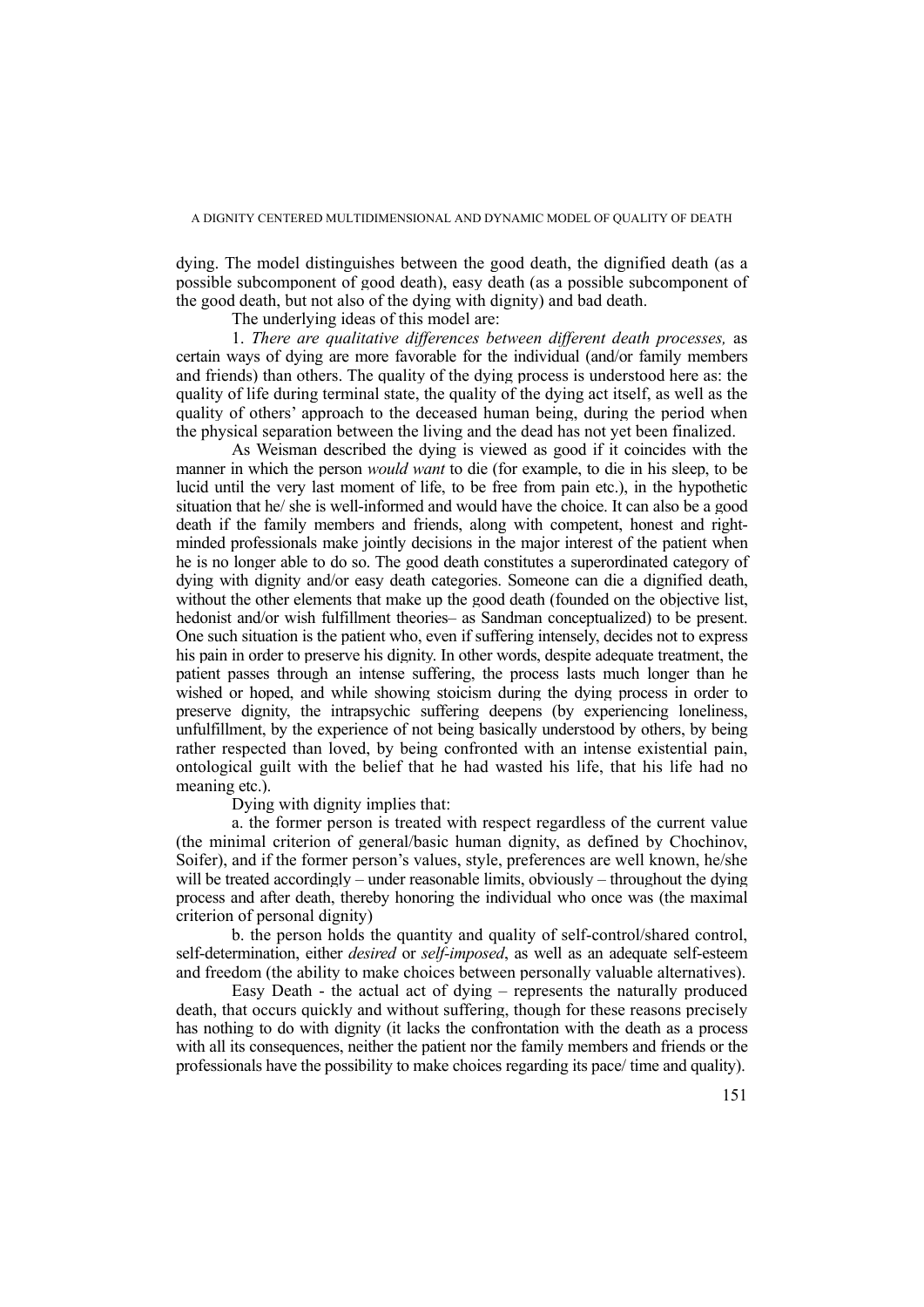Bad death is the traumatic, dehumanizing, needlessly long as a process/ occurring earlier than needed and wanted, meaningless, etc. death.

2. *the quality of death is deeply social, personal and contextually constructed*. Several objective and objectivizable components interfere with the quality of death (a). Beyond these, major - culturally dependent – scripts/narratives regarding the meaning of the four types of dying mentioned above are shared between people (b). On the other hand, a personal significance (c) is added to these two components, which may be more or less consistent or inconsistent with the major narratives. The personal meanings constructed regarding to the four types of dying are profoundly subjective and depending on the patient can be grounded in completely opposed values and beliefs (relieving suffering at all costs vs. enduring suffering to preserve lucidity, euthanasia vs. enduring suffering for its intrinsic value, restricting the access of significant persons vs. the desire to have all the loved ones close by at the moment of death, etc.).

Important / significant differences can exist within the quality of death attributions, depending on who makes them (the patient, the family members and friends, the professionals). The present model focuses on the patient's perspective in a sistemic manner.

3. the dying *person, the family members and friends, the medical professionals and the context* in which the terminal state unwinds *are both potential generators and dispossessors of the dying with dignity* (in descending order of the listed dimensions).

*The individual itself* is - potentially - the most prolific generator of dignity within the process of his own death (as the personality, the values, the relationship with himself, along with the coping strategies strongly affect the manner he faces this challenge). At the same time, however, the individual can diminish or harm his own dignity by behaving in certain ways (for example, by choosing to repeatedly offend, insult the professionals, the family members and friends); even if the person is dying, as long as he/she possess agency, also possess moral responsibility towards others.

*The family members, friends and the professionals* have many available means to either compensate or damage the patient's dignity. This is accomplished on the one hand, by either relating or not to the patient as a whole (caring for the person and not just or mainly his/her organs or body), by relating to the patient with the respect that he personally deserves and is inherently human and on the other hand by being close to him in a way that increases the person's self-determination (for example, ensuring decisional control for the patient who has a reduced functional autonomy, but is mentally competent) and freedom (creating more valuable possibilities to choose). The lower the person's ability to secure and protect his own dignity, the more the protection of dignity depends on the other persons, under extreme conditions depending on them entirely.

*The context* in which the person lives, by either ensuring or not the resources and instruments needed and proper laws, represents another generator or dispossessor of dignity and dying with dignity. The ecological factors are highly mediated by the relational dimension.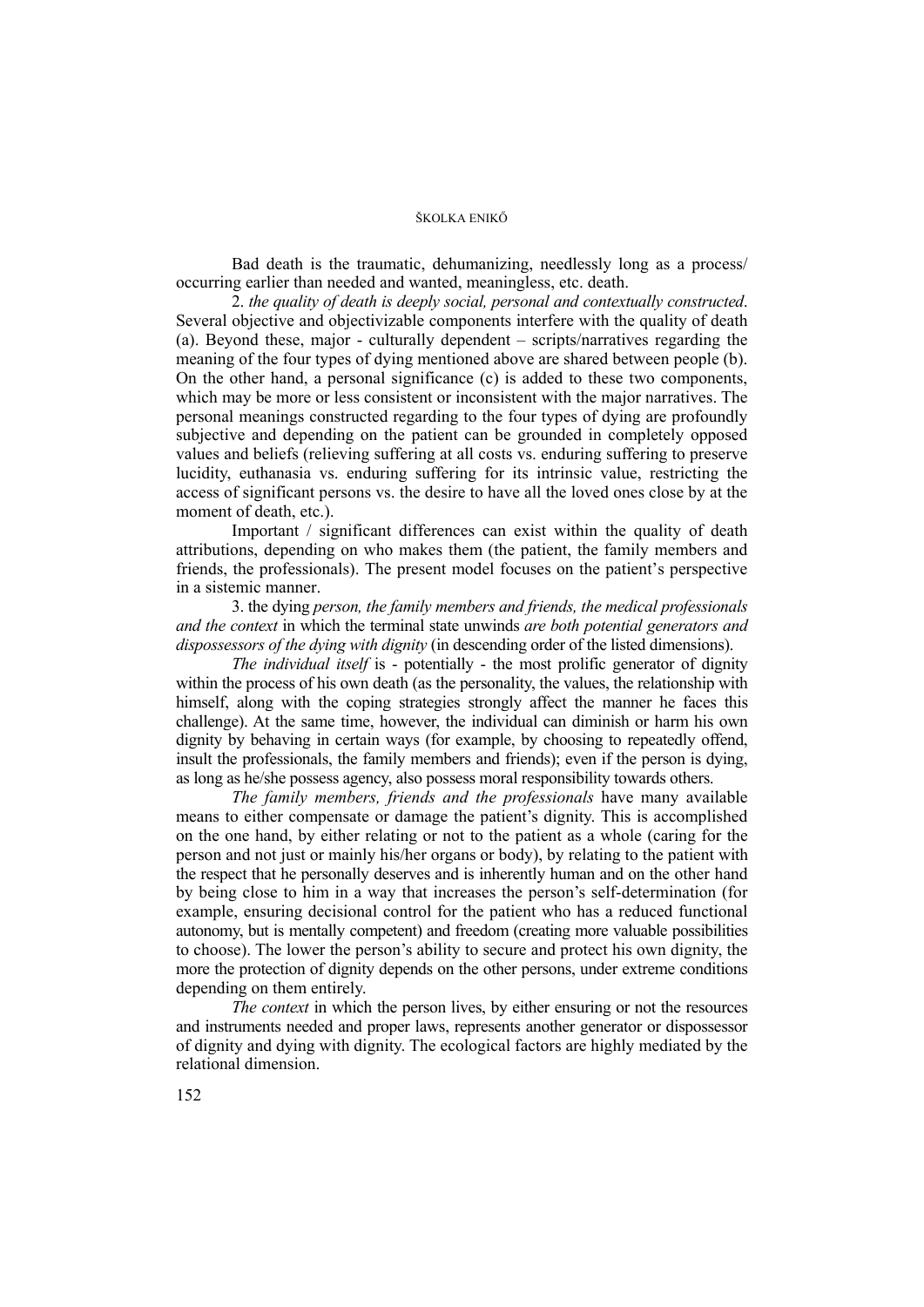Compensation processes may occur in some limits between the various factors which generate dignity when the "capacity" of some of them to produce dignity is reduced, greatly reduced or even missing, if efforts to generate dignity are made by the capable factors. For example, the physically functional, but non-discerning person can be prevented from doing reprehensible acts that he/she would certainly not have done during the lucid life, by supervision and gentle control – his/her dignity being thus protected.

Rather didactically, the multidimensional and dynamic character of the quality of dying, centered on the dying with dignity may be symbolically illustrated in a form of an irregular tetrahedron, with the following sides, namely subcomponents (assuming that the list is not exhaustive; the subcomponents regarding rather the good death than the dignified death are marked by \*):

**P** - is the side of the tetrahedron with the largest area, as it symbolizes the purely personal dimension of human dignity, which, as long as the individual has agency, can "produce" the most significant "quantity" of dignity during the dying process, via his choices/decisions.

The following are subsumed to this dimension:

**1. The bodily/structural dimension** (concerns the sick body - its integritydisintegration -as social stimulus: the attractive, neutral, disagreeable character, in the manner this dimension is approached by Street and Kissane, ect.)

# **2. The functional and intrapsychic features dimension**

a. *The physical and mental competence* [degree of functional physical autonomy, degree of mental autonomy (contact with reality, discernment kept (the competent patient)  $\leftarrow$  dysfunctions, psycho-organic disorders of subclinical and clinical intensity  $\rightarrow$  loss of the agency/ quality of being a person/ incompetent patient) - similar with Chochinov et al.'s conceptualization, etc.]

b. *The mental suffering in response to physical and psychological symptoms* (dysfunctions, reactive mental disorders to terminal condition) - similar with Chochinov et al.'s conceptualization

c. *The relationship with self* (self acceptance/ self-reconciliation, self-love, self-worth/ self esteem, continuity of personal identity \* - their opposite) – idea discussed by a number of researchers, among which Sandman also

d. *The personality, attachment style and personal expression style - being a certain kind of virtuous person* – (self-control, courage, stoicism, frustration tolerance, discretion, sensitivity, fairness, compassion, empathy, altruism, humor, respect, etc. - their opposite) – idea also formulated by Sandman

e. *The self-determination*

## **3. The existential dimension**

a. the *affirmation of life and reconcilement with life* (desire to live; pleasure to have lived; regrets for the past, regrets for the future) - (meaning, purpose, achievements in life / self actualization, generativity; pleasure / joy, beauty \*; hope \*; activism and involvement until the end of the existence – the opposite of them)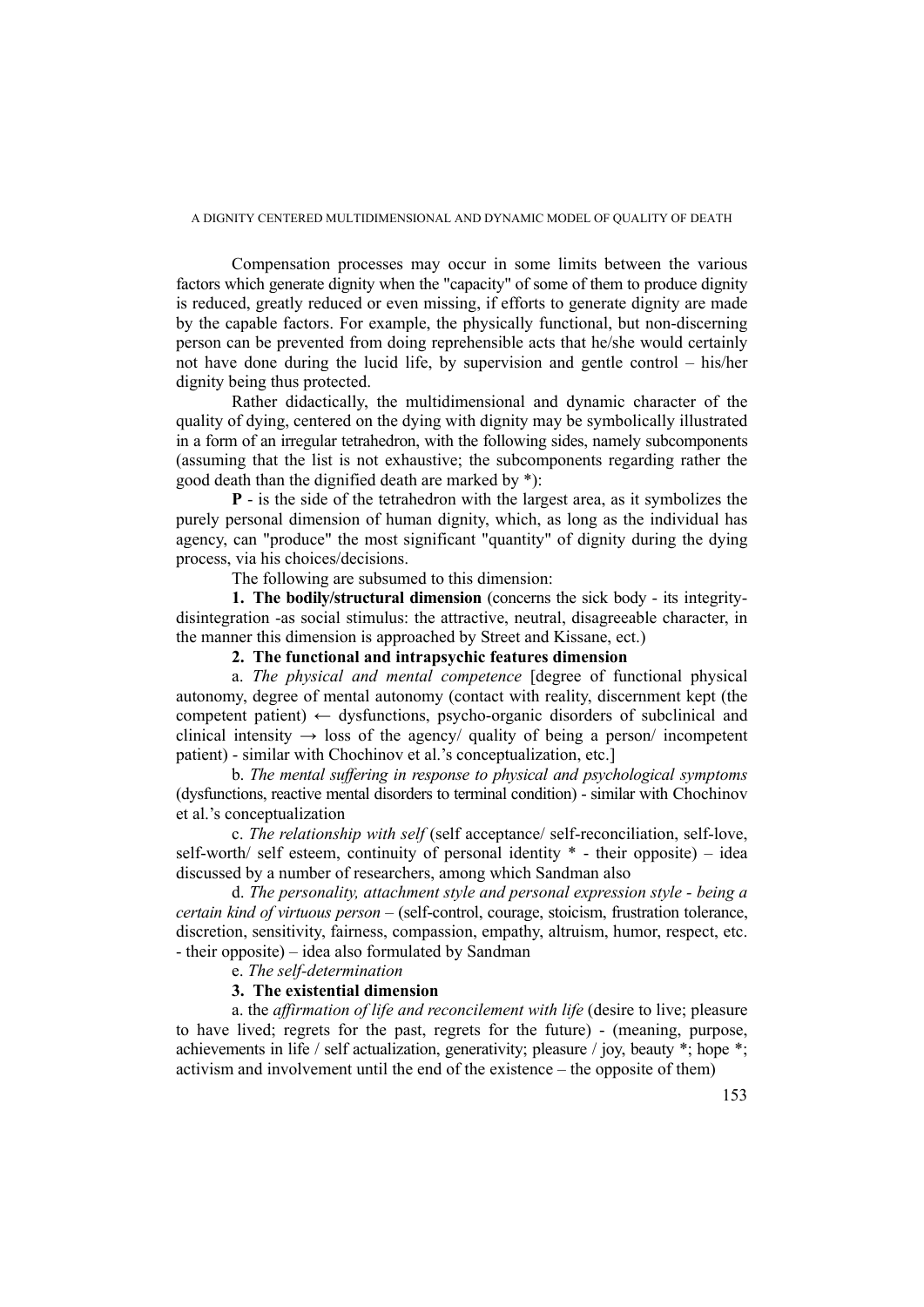b. *confronting with death*-[death awareness, double consciousness, avoidance of death, acceptance of death naturalness, (at cognitive and emotional level) acceptance of own death nearing/imminence, meaning of personal death\*, preparation for the nearing death (ending of earthly accounts, saying goodbye, etc.)]

# **4. The spiritual dimension**

- a. *religious* (religious preparation for death, death rituals)
- b. *secular (agnostic, atheist)* (symbolic immortality, ecological immortality) \*

 $R$  – is the side with an area smaller than P because it symbolizes the dimension of interpersonal relationships of the dying person. The dignity potentially derived from this dimension of the relational ethics (in the sense of the concept used by Böszörményi-Nagy Iván (Goldenberg and Goldenberg, 2006) – founder of the contextual school in systemic therapies) is considerable (in the case that the family members and friends – if available - and the professionals are involved, honest, competent, right-minded, sensitive to the patient's needs and capable of respecting the patient's self determination, increasing his freedom when possible). The patient's dignity facilitated, protected by dimension R arises based on:

- Personal merit/entitlement, accumulated by the patient throughout his life and his nearest past

- The manner in which the dying person copes with the debts towards others (family members and friends and professionals)

- The manner in which the family members and friends cope with the debts they accumulated towards the patient

- The manner in which the professionals cope with their professional obligations

- Respect for the individual's uniqueness, for his self-determination; moreover, even in the case of fluctuating, shortage of or total absence of discernment, honoring the person that one was, by the quality of care, by the facilitation of preservation of the living standards to which the patient once adhered, if known - obviously within the possible and reasonable limits. This dimension concerns the right, contextdependent balance between the acts of receiving and giving among those involved.

The following are subsumed to this dimension:

a. *the respect towards the patient's person, uniqueness* (from family members, friends and professionals)

b. *the patient's quality of being a significant person in somebody's lif*e\* (existence of intimate, meaningful personal relationships – idea also formulated by Sandman)

c. *the social (instrumental, emotional, informational) support received by the patient and the basic attitude with which the caring is ensured by family members, friends and specialists* (not being a burden, satisfaction of patient's needs and desires (communication, care, medical treatment, special wishes, etc.), honoring/valorization of the patient's life<sup>\*</sup>: adequate emotional and behavioral self-regulation of the family members, friends and professionals)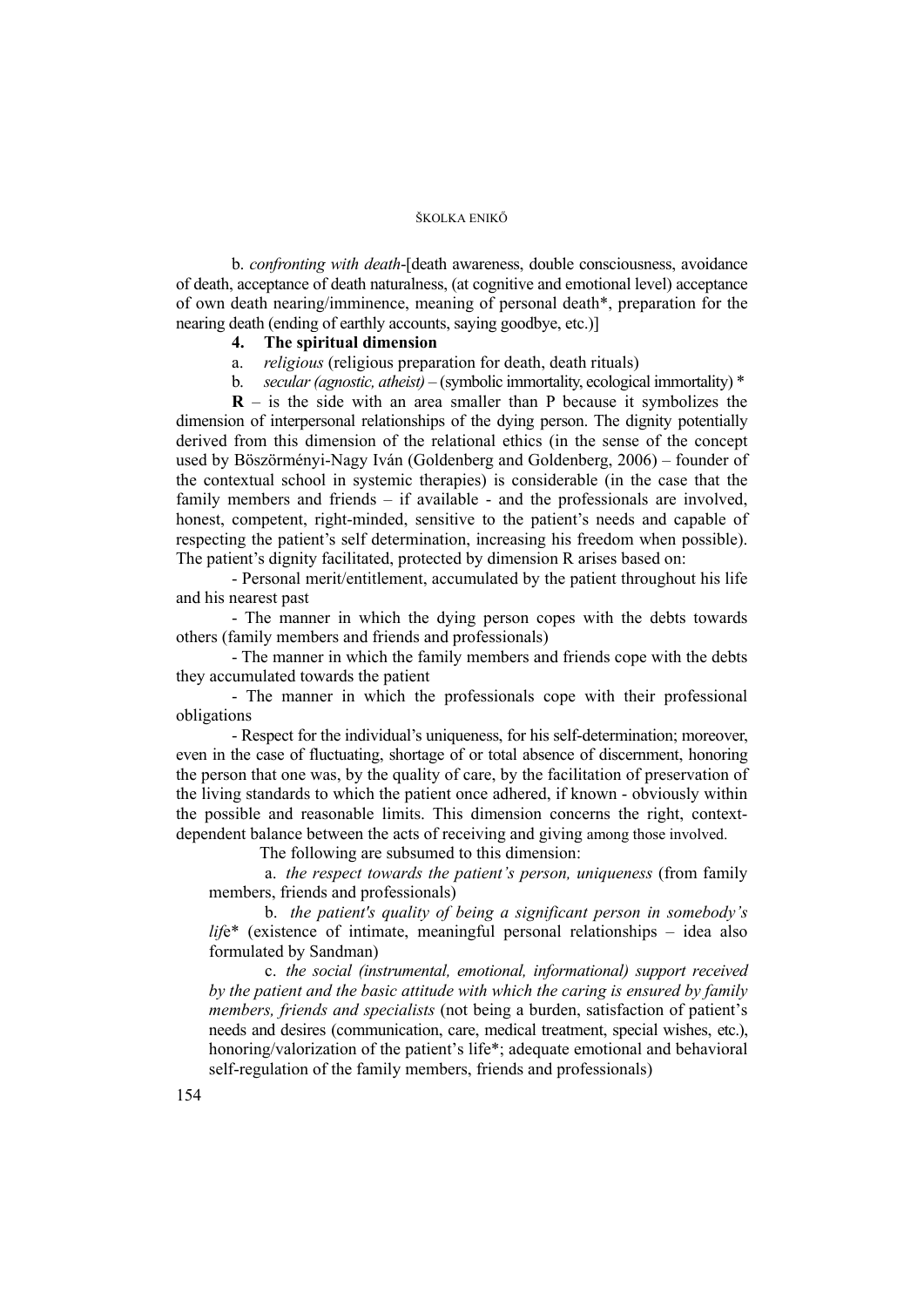d. *the fair distribution of resources by the professionals* – idea also formulated by Sandman

e. *the patient's social adaptation and the social support (instrumental, emotional, informational) offered by the patient* – (the patient's respect towards the ones involved in his assistance, the patient's appropriate emotional and behavioral self-regulation, the protection of family members and friends, the preparation of the family members and friends for the patient's death and their encouragement**)**

f. *the patient's reconciliation with others\** (conflict resolution, understanding the mistakes of others, forgiveness of others, understanding towards the patient's mistakes, the patient's forgiveness by others)

g. *the shared control (patient-family members and friends-specialists)* 

h. *the possibility to bid farewell\**

i. *knowing that the family members and friends will be well and safe after his death* \* - idea similarly formulated by Chochinov et al. also

j. *the family members and friends' support by professionals \** 

**C** - is the side of the tetrahedron with the smallest area, because the dignity derived from this context is lower than the one derived from the P and R areas, as the dignity that occurs within C is strongly mediated by the variables: patient and his interpersonal relations.

Dimension C refers to the dignity that can be derived from the physical, political, economical, legal context in which the patient lives and the higher the deficit in this area, the deeper negative its impact.

The following are subsumed to this dimension:

a. *economic resources* – (belonging to the patient and the family members and friends, to the system of care)

b. *informational resources*

c. *instrumental resources, medical materials*

d. *physical environmental resources* (appropriate context of dying – the opposite of this)

e. *legal resources* [health policies, legislation that regulates: a fair division of resources between patients, patient's self-determination (including medical interventions / non-interventions for deliberate shortening of patient's life, at his request in terminal stage: euthanasia, assisted suicide)].

 $U - iS$  the base of the pyramid and its thickness is slightly higher than that of the other sides, as it symbolizes the generl/basic human dignity, independent of the personal/contingent dignity (as understood by Chochinov; Sandman, Soifer, etc.).

It is the type of dignity deserved by any member of the species, including those who never had or lost their agency and those that meet all the criteria for being declared dead. In this case, the beneficiary of the respectful care is not the patient himself, but rather the family members and friends and any member of the species that can reach a similar situation and for reasons derived either from the attachment towards own body or from religious beliefs, they wouldn't like their body remains to be treated in a disrespectful manner. Ultimately, it represents the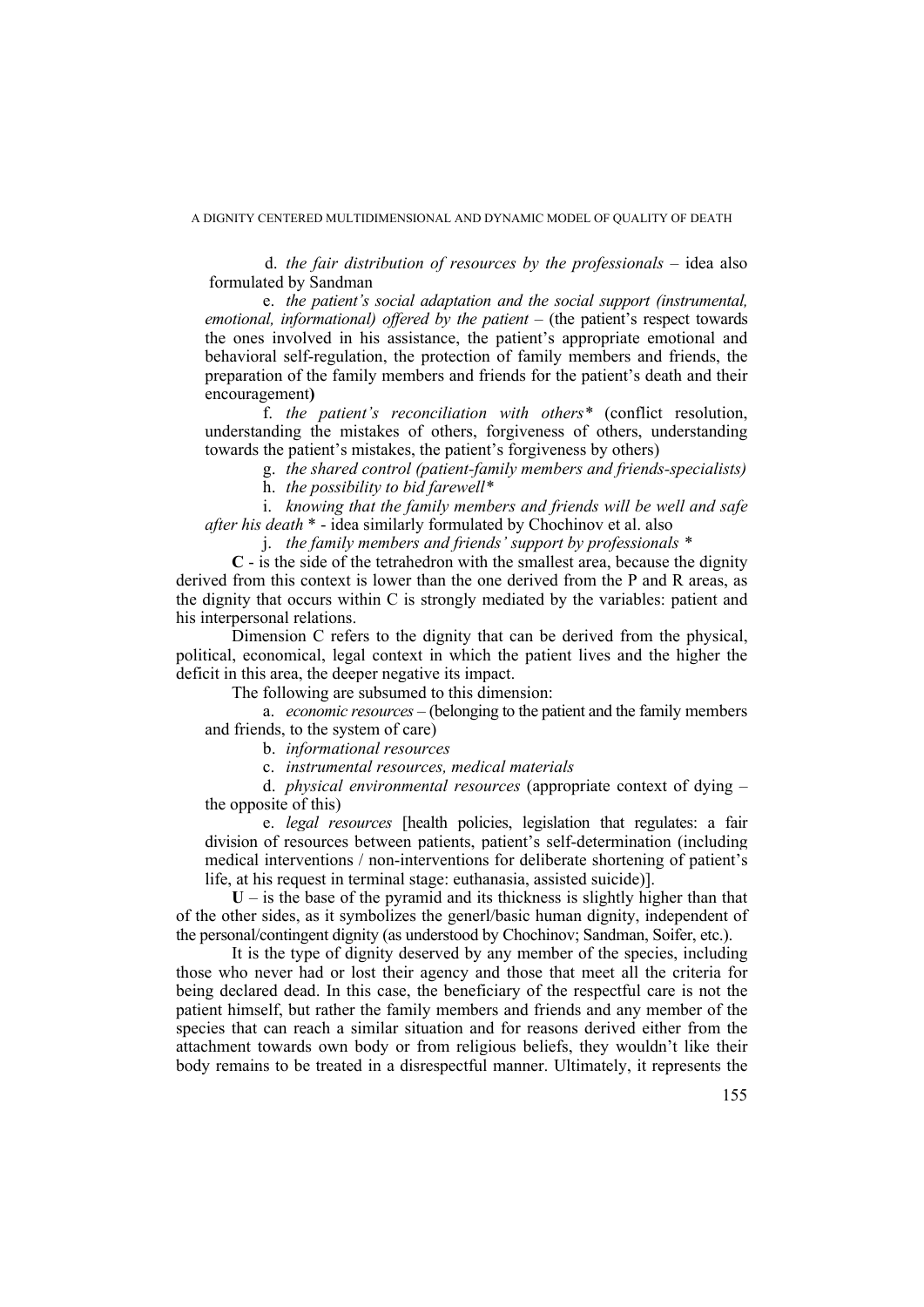respect for the patient shown in the interest and for the benefit of others, including those who show it.

**Axis T** – from the inside of the tetrahedron, symbolizes the duration (beginning and end) of the terminal state. This factor reflects the difference between: the early death, the death that occurs at the right moment, the late death (occurring much later than the moment considered right by the patient).

In order to illustrate the multidimensional and dynamic nature of dying with dignity and ultimately, the deeply idiosyncratic character of what this phenomenon means for each patient, let's imagine the sides of the tetrahedron colored (P - Red R - Blue, C - Yellow, U - green) or build from different little geometrical shapes, and the dignity , generated" by each side as "dignity atoms", having the same color/ texture of geometrical shapes as the side/dimension in which it was "generated".

Figure 1a. shows the four dimensions of dying with dignity, with the "dignity atoms" specific for each dimension.

The inside of the tetrahedron - its volume - is filled with the "dignity atoms" of different colors/shapes, which interact in "chemically" unique manners with each system consisting of patient, family members, friends and professionals each living in their own contexts. Out of these unique interactions, unique compositions are derived, each perceived by individual patients in a personal manner.

Dignity within the death process can be illustrated by the mixture of the different colors/ shapes of "dignity atoms", resulting in different compositions. The mixture of colors/ shapes in the symmetry center of the tetrahedron is representative for the dignity the person generally experiences during his/ her dying process. Close to the tetrahedron walls, the "mixture" of "dignity atoms" is more heterogeneous, meaning that dignity fluctuations are common to everyday life.

Figure 1b. illustrates a model of good (and) dignified death, in which the quantity and interaction between the dignity atoms produced by the four dimensions, together with the "proper" axis of time (the terminal state duration) determine this result for the patient. The arrow that starts from the point of symmetry of the tetrahedron points to an irregular shape, positioned above, illustrating "microscopically" a sample of the basic composition of dying with dignity. The second irregular shape (positioned below the first one) illustrates the subjective experience of the quality of death, experienced by the patient.

There are differences from one patient to the another in terms of the optimum "quantity" and "composition" for dying with dignity (different colors and shades/ patterns of geometrical shapes of the dying with dignity will represent the meaning of dying with dignity for different patients). Some choose a dignified behavior, which they maintain despite all the difficulties, others do not experience losses within dignity while they search for less pain and more pleasure. Specifically, some individuals will adhere more strongly to the wish fulfillment principle than to the hedonism principle and the objective list. In the case of others, the choices are dominantly made on the basis of the hedonism principle etc. These (conscious and unconscious) choices also affect the quantity of, and the interaction between the "dignity atoms" from different areas and influence both objectively and subjectively the experience of dignity in the dying process/ the quality of death.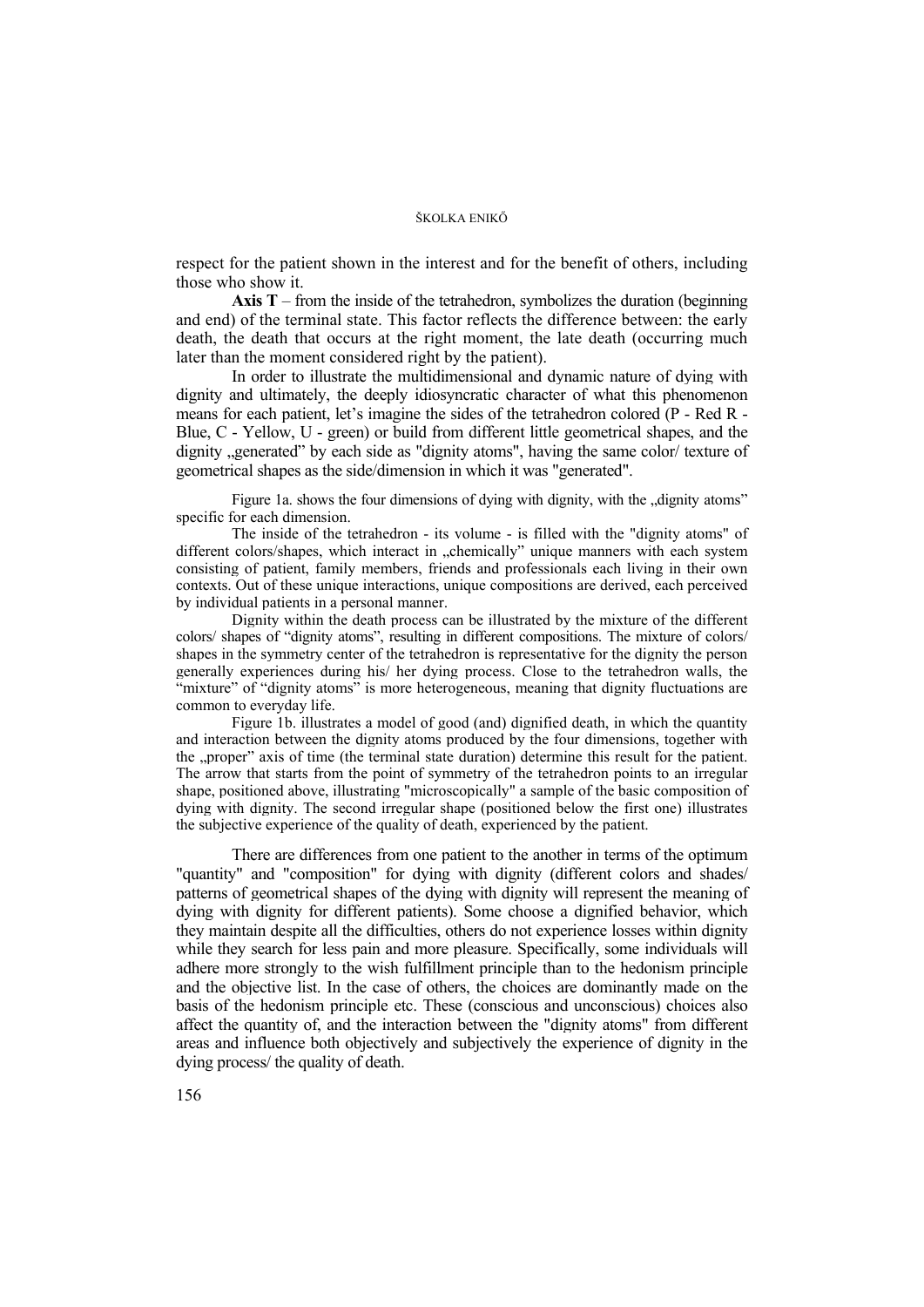

**Fig. 1a and 1b:** A model of good death with dignity

It is possible that the same amount of dignity - within certain limits – to be obtained through different compositions of "dignity atoms" in the case of several patients (the deficit of dignity atoms from P area can be remarkably well compensated by the dignity determined by the size of R and C or R only; the deficit of dignity atoms from R and C may be strongly compensated by P, the deficit from P, C areas by R; we cannot consider an efficient compensation of the deficit of dignity within the P, R, U area as long as the C resources are enough, because U is powerfully mediated by R). However, the type, the atmosphere, the "flavor" of these dying with dignity processes is different and they are more or less close to the actual or presumed needs and preferences of the patient in question (for example, the provision of proper body hygiene by the family members and friends, the investments in decent and varied clothes, the regular use of cosmetic products, in the case of a patient no longer capable of self-service can have a strong positive impact on the preservation of his dignity, even if most often they cannot match the amount of personal dignity derived from the situation in which the patient has functional autonomy).

The irregular shapes in Figure 2. illustrates subjective experiences of dying with dignity based on different compositions of dignity (the amount of "dignity atoms" produced in different dimensions and the interaction between them).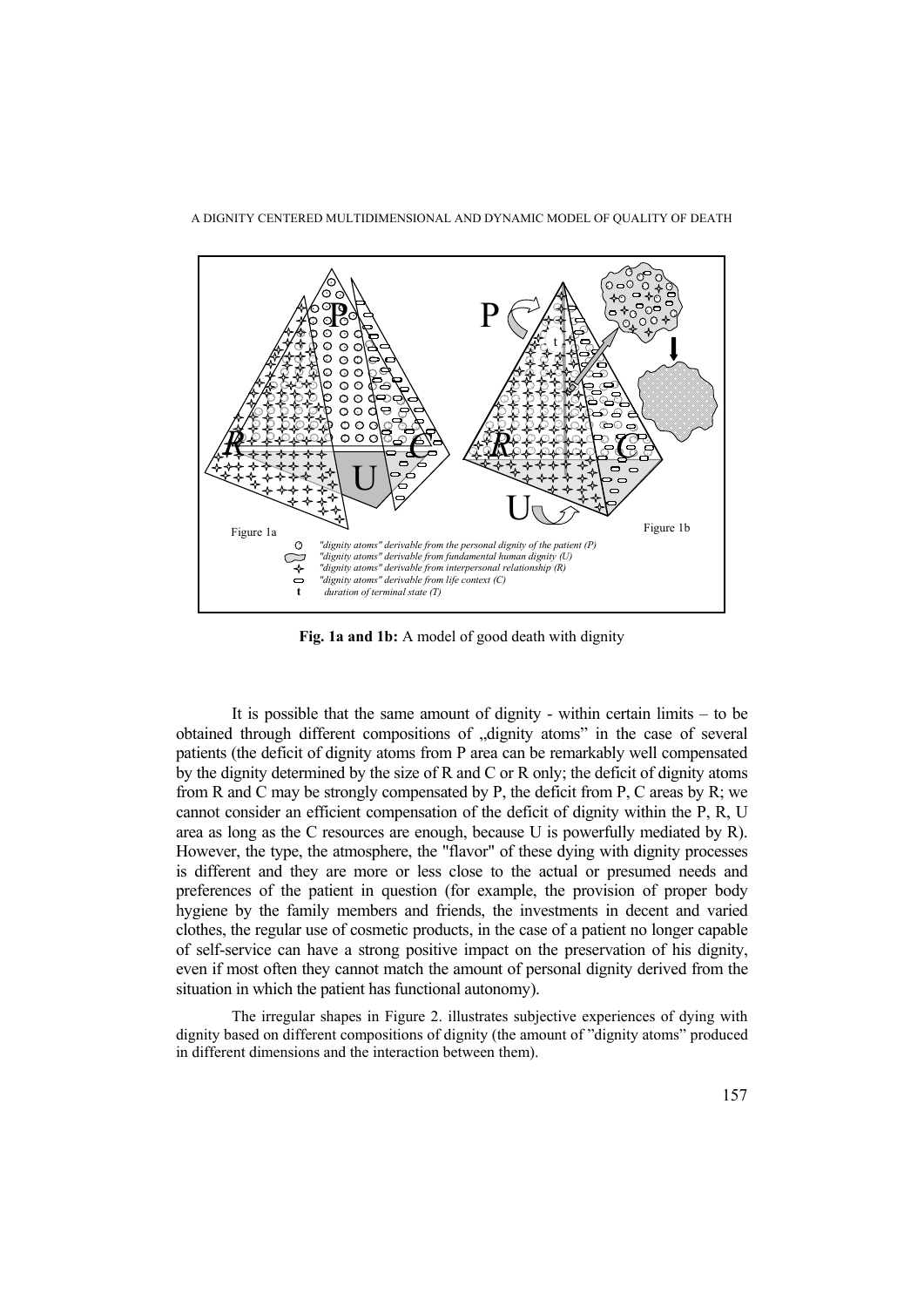The "quantity" (more or less) and/or the "type/ flavor" of dying with dignity is different for each of the six situations. The letters attached to the numbers of the shapes illustrate the dimensions where the dignity atoms come from, which, together with their quantity and their types of interactions, but also with the patient's expectation determine the quality of the dying with dignity experienced: 1-P, R, U, C (ideal composition, balanced), 2-RUC (compensation of the deficit from P area) 3-R U (compensation of the deficit from P and C areas), 4-P (compensation of the deficit from R, U, C areas),  $5 - P R$  (compensation of the deficit from U, C areas), 6-R (compensation of the deficit from P and C, U areas).



**Fig. 2.** Subjective experiences of dying with dignity based to different (quantitative and qualitative) dignity compositions

Throughout the dying process, according to the evolution of the illness (in terms of the variation of the patient's functional dependency degree; the need for stronger medication for pain relief, the need for special medical equipment for the maintenance of vital functions etc.) the change in dignity composition becomes necessary in order to ensure the optimal amount of dignity, as well as its quality, as much as possible (for example, the personal hygiene can be provided daily in either a humiliating manner for the patient, or naturally and respectfully).

Moreover, the optimal quantity and quality of dignity **composition** for the patient can change throughout this process, because depending on illness condition, on personality and other personal factors, on the quality of the interpersonal relations, the dying person may value at a particular time to a higher extent his functioning on the principle of hedonism (namely, the relief of loneliness, of physical pain, to be provided with massage more often, even at the price of putting more pressure on the caregivers, the significant persons etc.) and to a lesser extent on the wish fulfillment (not to be a burden, to remain dignified – distant, self-controlled - ).

The bad death can be pictured by the combination of: a. *the presence of something bad and unnecessary* (pictured in the figure by the presence of the black atoms – with potential of decreasing the dignity) by *the active behavior of somebody from R* (for example: humiliation, punishment of the patient, unwanted sedation of the patient by the care providers), inadequate legislation in C (prohibition by law of the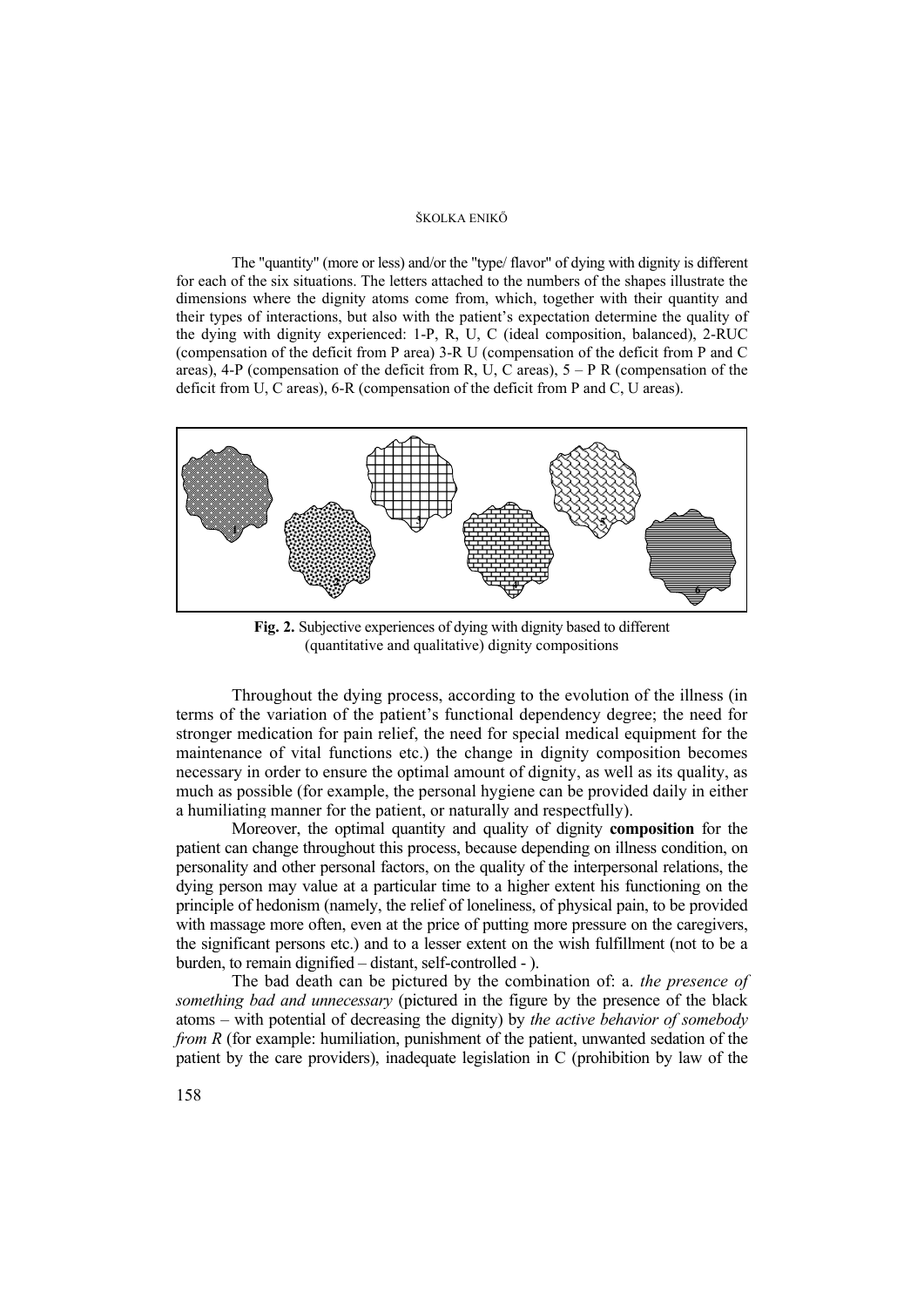increase of the analgesics dose – in really needed situations – if they determine respiratory deficiency, which hastens the occurrence of death; bad health care policies). inadequate behavior of P (the patient's disrespectful behavior towards others, etc.); b. *the absence/ deficit of dignity atoms in any of the four dimensions,* when their occurrence is possible but did not take place, *due to certain omissions*, obviously, in the detriment of the patient (pictured by empty spaces, by the absence of a any color/ geometrical shape). For example, giving up control by the competent patient, though he would have the possibility of exercising self-determination, insufficient relief of pain when it could be accomplished, deficiency in providing hygiene or food for the patient, abandoning leaving the patient, etc.).

Figure 3a. illustrates the bad death by the predominance of the "black atoms" that decrease dignity and by the "deficit of dignity atoms", shown by empty spaces. A sample of the basic composition of the bad death is indicated by the arrow that starts from the symmetry point of the tetrahedron and illustrated "microscopically" by the irregular shape from the right side of the tetrahedron (top position). The way that the person is experiencing this is represented by the irregular shape below the first. In this case also, the experience of the undignified and/or bad death is due both to the presence of the dignity dispossessing atoms, the deficit of the dignity atoms and to the patient's characteristics and values. Figure 3b. pictures a type of bad death in which the time axis of the terminal state also holds a contribution (in this case, a to the long duration).



**Fig. 3a and 3b:** A model of bad death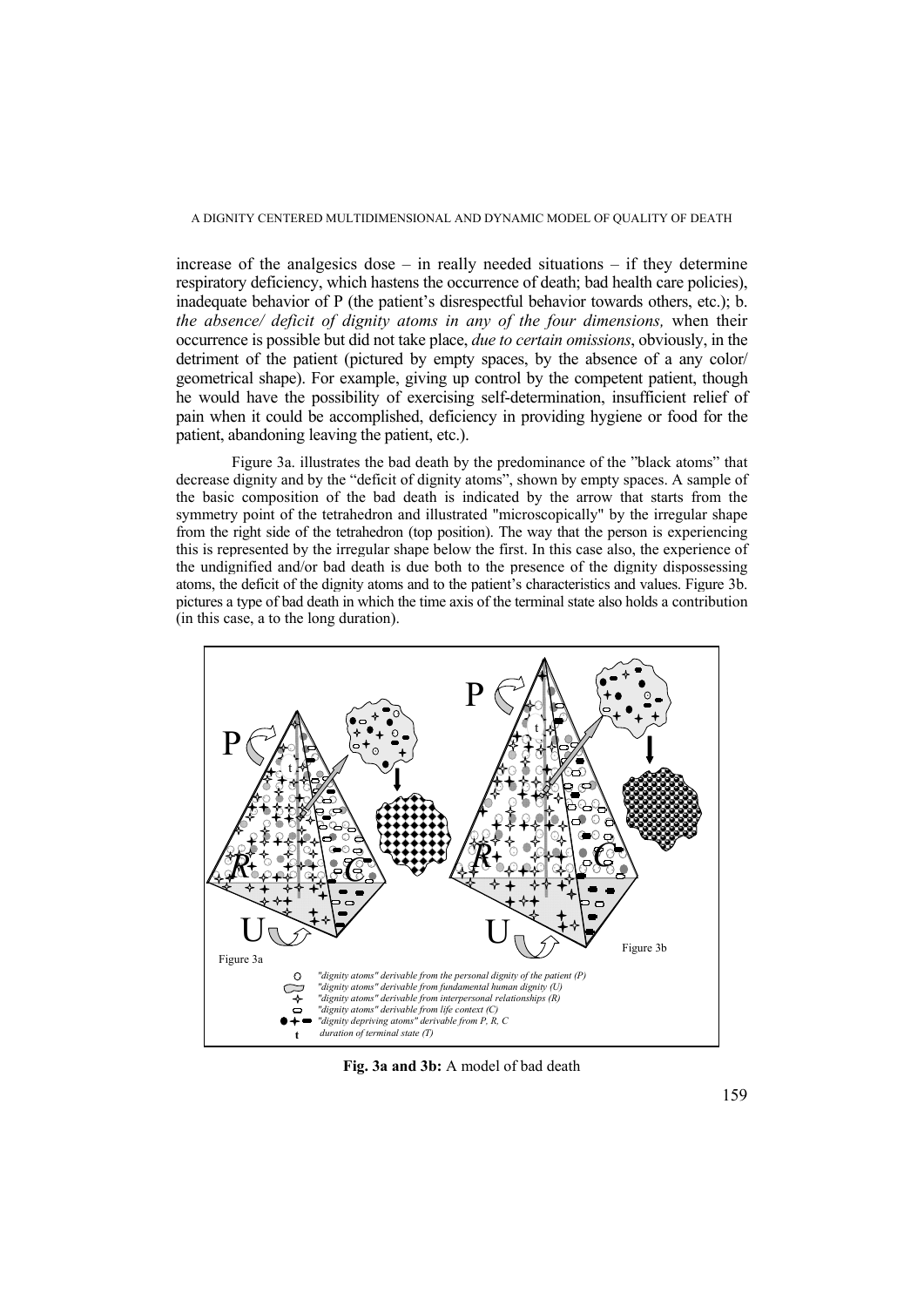Figure 4 illustrates two types of bad death: one in which the absence of the good phenomena predominate (the patient's needs are poorly satisfied, the patient is insufficiently respected, the patient is neglected) and one in which the unnecessary negative phenomena predominate (the patient is humiliated, deliberately distressed by others, etc.).



**Fig. 4.** Subjective experiences of bad dying due to harmed dignity based to different (quantitative and qualitative) dignity compositions

# **IV. General conclusions and discussions**

Most of the nurses and almost half of the SSE-P descriptively defined the dying with dignity using a single element. The decreased number of responses generated by most of the respondents in the two groups is - very likely – due to the educational deficit in the field of tanatopsychology.

The acceptance of death is the element most commonly attached to the idea of dying with dignity for both the SSE-P and nurses.

Most of the SSE-P and almost half of the nurses have identified elements **involving** the patient's participation to his own dying with dignity.

The results of these pilot studies should not be extrapolated for the general population.

The conceptualization of good death, dying with dignity is deeply subjective, culturally constructed, personally negotiated by each individual. The anchors used by the individuals depend on the nature of the target group, their education, their personal experience and interests, their values.

In the daily palliative care importance is given to the approach that allows the identification (without exercising pressure on the patient) of what the good death is, what the dying with dignity means for the patient, for his family members and friends, in order to (honestly, competently, kindly, respectfully, reasonably, empathically and flexibly, culturally sensitively) support life and dying process during the terminal state.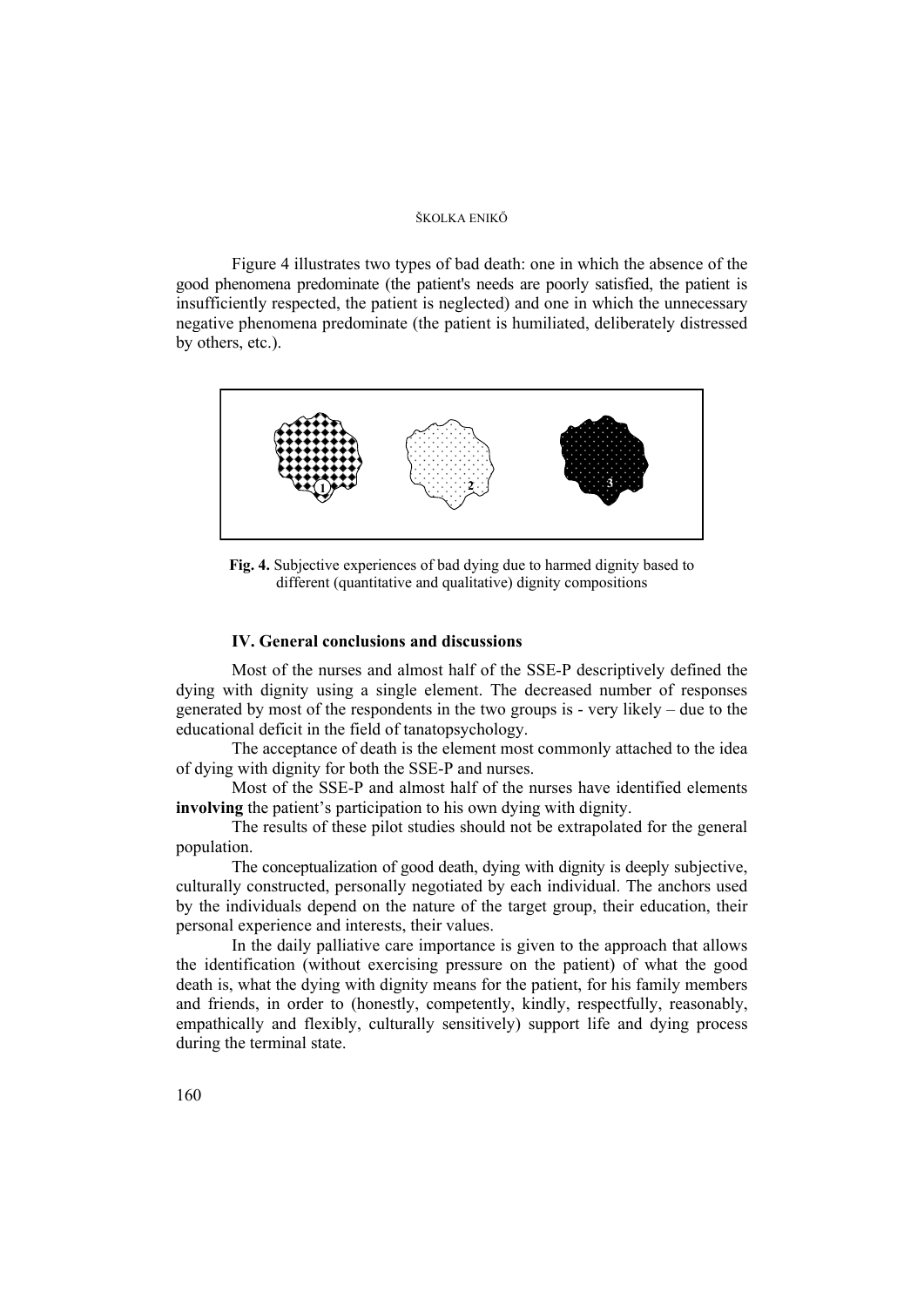## **REFERENCES**

- Bandura, A. (2001): Social Cognitive Theory: An Agentic Perspecvive, Annual Review of Psychology, 52, p. 1-26.
- Barrett, H.C; şi Behne, T. (2005): Clidren's Understanding of Death as a Cessation of Agency: A Test Unsing Sleep Versus Death, în Cognition, p. 96, p. 93-108
- Blasszauer, B. (1984): A jó halál. Euthanázia, Ed. Gondolat, Budapest
- Chochinov, H. M; Wilson, K.G; Enns, M; Mowchun, N; Lander, S; Levitt, M; Clinch, J.J. (1995): Desire for Death in the Terminally Ill, în Am. J. Psychiatry, Vol. 152, August, p. 1185-1191
- Chochinov, H.M. (1998): Depression, Hoplessness, and Suicidal Ideation in Terminally Ill, Psychosomatics, 39, 4, p. 366-370
- Chochinov, H.M. (1999): Psychiatric dimension of palliative medicine, în Dissertation Abstracts International, Section B: The Science and Engineering, Vol. 59(10-B):5309, Mai, Abstract, PsychINFO
- Chochinov, H.M. (2000): Psychiatry and Terminal Illness, în Canadian Journal of Psychiatry Vol. 45:143-150, la www.voicesinthenight.com
- Chochinov, H.M. (2001): Depression in Cancer Patients, The Lancet, 2, p. 499-505
- Chochinov, H.M. (2002): Dignity Conserving Care  $A$  New Model for Palliative Care. Helping the Patient Feel Valued, în Journal of American Medical Association, 287, 17, p. 2253-2260
- Chochinov, H.M. (2002a): Dignity Conserving Care A New Model for Palliative Care. Helping the Patient Feel Valued, în JAMA, Vol. 287, No.17, Mai, p. 2253-2260
- Chochinov, H.M. (2003): Defending Dignity, în Palliative and Supportive Care, în Palliative and Supportive Care, 1, p. 307-308
- Chochinov, H.M. şi Breitbart, W. (Ed), (2000): Handbook of Psychiatry in palliative Meicine, Ed.Oxford University Press, Oxford, New York
- Chochinov, H.M; Hack, T; Hassard, T; Kristjanson, L.J; McClement, S; Harlos, M. (2004): Dignity and Psychotherpeutic Consideration in End/of/Life Care, în Journal of Palliative Care, 20, 3, p. 134-142
- Chochinov, H.M; Hack, T; Hassard, T; Kristjanson, L; McClement, S; Harlos, M. (2002c): Dignity in the Terminally Ill: A Cross sectional Cohort Study, în The Lancet, Vol. 360, Decembrie, p. 2026-2030
- Chochinov, H.M; Hack, T; McClement, S; Harlos, M; Kristjanson, L.; (2001a): Dignity in the Terminally Ill: A Developing Empirical Model, în Social Science and Medicine, p. 1-11, (uncorected proof)
- Chochinov, H.M; Tataryn, J.D; Willson, K.G; Enns, M; Lander, S. (2000): Prognostic Awarness and Terminally Ill, în Psychosomatics 41:6, p. 500-504
- Chochinov, H.M; Wilson, K.G; Enns, M; Lander, S. (1998): Depression, Hoplessness, and Suicidal Ideation in Terminally Ill, în Psychosomatics, 39, 4, p. 366-370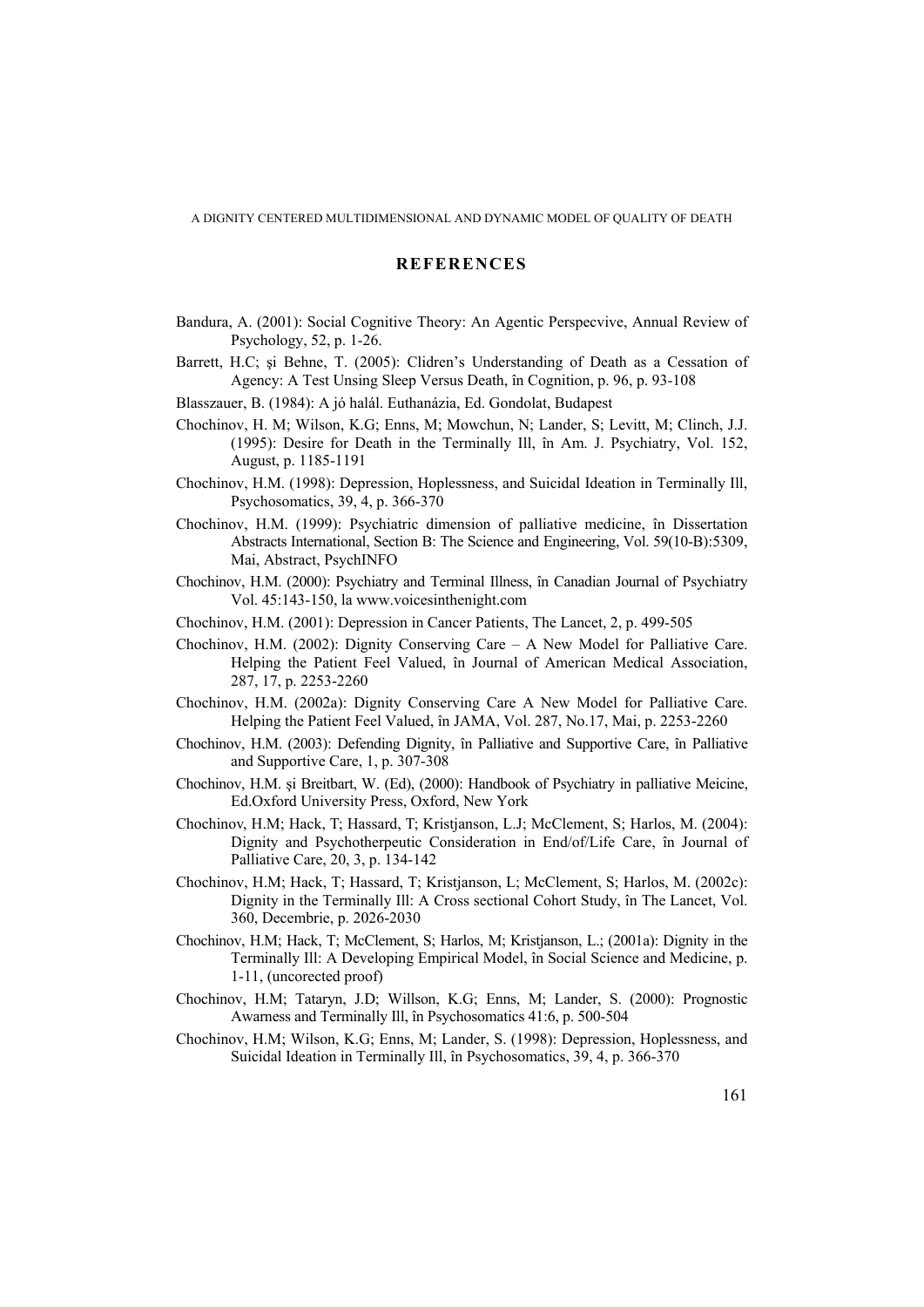- Dictionarul explicativ al limbii Române (1998), Academia Română Institutul de Limgvistică "Iorgu Iordan", Ed. Univers Enciclopedic, Bucureşti, Ediţia a II-a
- Gay, L.R; Mills, G.E; Airasian, P. (2006): Qualitative Research: Data Analysis and Interpretation, în Educational Research, Ed. Pearson Education Inc.New Jersey, p. 446-487
- Goldenberg, H. Şi Goldenberg, I. (2006): Contextual Therapy, în Family Therapy: An Overview, Ed. Brooks Cole, Belmont, p. 205-211
- Goldsteen, M; Houtepen, R; Proot, I.M; Abu-Saad, H.H; Spreeuwenberg, C; Widdershooven, G. (2006): What is a good death? Terminally Ill Patients Dealing with Normative Expectations Around Death and Dying, în Patient Education and Counselling, 64, p. 378-386
- Groennewoud, J.H; van der Heide, A; Bregje D. Onwuteaka-Philipsen, B.D; Willems, D.L; van Maas, der P.J; van der Wal, G. (2000): Clinical Problems with the Performance of Euthanasia and Physician-Assisted Suicide in the Netherlands, în NEJM (2/24/00), www.nejm.org
- Kellehear, A. (2007): A Social History of Dying, Cambridge University Press
- Kübler-Ross, E. (1969): An Death and Dying, Ed. Mackmillan Publishing Co. Inc, New York
- Kübler-Ross, E. (1988): A halál és a hozzá vezető út*,* în Ed. Gondolat, Budapest
- Lester, D. (1996): Psychological Issues in Euthanasia, Suicide and Assisted Suicide, în J.E., Pfeifer (Ed.) şi J.C., Brigham (Ed.): Psychological Perspectives on Euthanasia, în Journal of Social Issues, Vol. 52, No.2; p. 52-63
- McNamara, B. (2001): Construction of a Good Death în Fragile Lifes. Death, Dying and Care, Ed. Allen & Unwin, Crows Nest Australia, p. 41-54
- McNamara, B. şi Rosenwax, L. (2007): Death, Dying and Loss in the 21st Century, Econtent Management Pty Publishing, vol. 16, 5, p. 373-383, Australia
- Nakashima, M. şi Canda, E.R. (2005): Positive Dying and Resilience in Later Life: A Qualitative Study, în Journal of Aging Studies, 19, p. 109-125
- Neimeyer, R.A. (Ed.), (2002): Meaning reconstruction and the experience of loss, Ed. American Psychological Association, Washington
- Radley, A. (2004): Pity, Modernity and the Spectacle of Suffering, în Journal of Palliative Care, 20, 3, p. 197-184
- Sandman, L. (2005): A Good Death: On the Value of Death and Dying, Ed. Open University Press, Berkshire, England
- Sankar, A. (1999): Dying At Home: A Family Guide for Caregiving, Ed. Johns Hopkins Press Health Book, Baltimore and London
- Simpson, E. (2004): Harm to Dignity, Bioethics, and the Scope of Biolaw, în Journal of Palliative Care, 20, 3, p. 185-192
- Školka, E. (2009): Attitudes toward death and psychological intervention in terminal stage, (Pd.D. Thesis), Babeş-Bolyai University, Cluj-Napoca (1308 pages)
- Školka, E. (2010): Calitatea mortii în stadiul terminal. Moartea cu demnitate ("Quality of death in terminal state. Dying with dignity)", în Coord: Anca Maria, Studii de Psihopedagogie Specială ("Studies in the Field of Special Education"), 3, Ed. Presa Universitară Clujeană (in press)